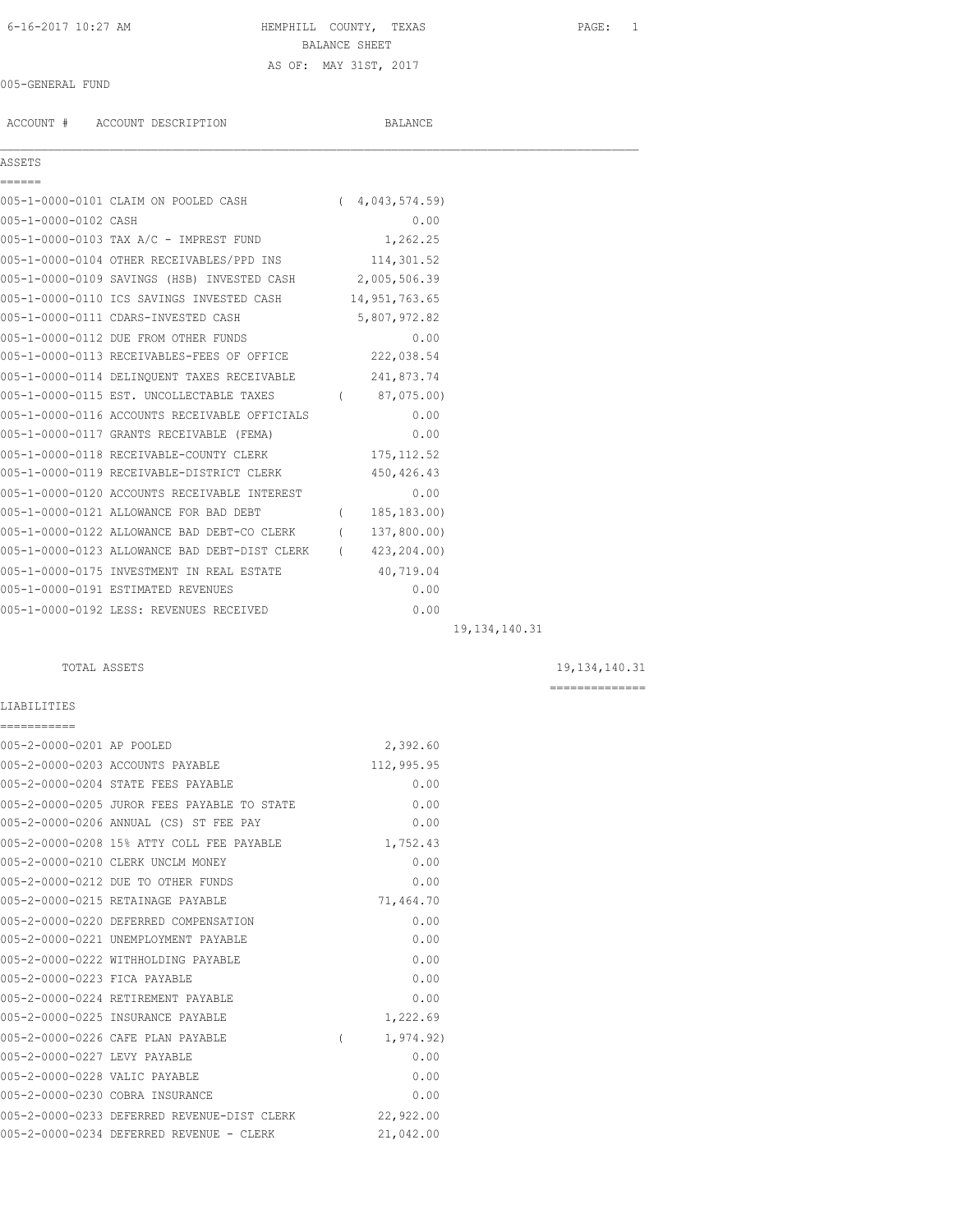## 6-16-2017 10:27 AM HEMPHILL COUNTY, TEXAS PAGE: 2 BALANCE SHEET AS OF: MAY 31ST, 2017

#### 005-GENERAL FUND

ACCOUNT # ACCOUNT DESCRIPTION BALANCE

|                                | 005-2-0000-0236 DEFERRED REVENUE - JP                                         | 23, 377.00              |
|--------------------------------|-------------------------------------------------------------------------------|-------------------------|
|                                | 005-2-0000-0238 DEFERRED TAX REVENUE                                          | 139,806.00              |
|                                | 005-2-0000-0261 SALES TAX REPORT                                              | $\overline{a}$<br>1.35) |
| 005-2-0000-0281 APPROPRIATIONS |                                                                               | 0.00                    |
|                                | 005-2-0000-0282 LESS: EXPENDITURES                                            | 0.00                    |
|                                | 005-2-0000-0283 LESS: ENCUMBRANCES                                            | 0.00                    |
|                                | 005-2-0000-0290 PRIOR YR A/PAYABLE                                            | 0.00                    |
|                                | 005-2-0000-0301 1-CCC COURT COSTS COLLECTED 2,183.24                          |                         |
|                                | 005-2-0000-0306 6-BAIL BOND FEE                                               | 337.40                  |
|                                | 005-2-0000-0307 7-DNA CONVICTIONS                                             | 0.00                    |
|                                | 005-2-0000-0308 8-DNA CS COMM. SUPERVISION                                    | 0.00                    |
|                                | 005-2-0000-0309 9-DNA JV TESTING FEE JV                                       | 0.00                    |
|                                | 005-2-0000-0310 10-EMS TRAMA FUND                                             | 0.00                    |
|                                | 005-2-0000-0311 11-JPD-JUV PRO DIVERSION FEE                                  | 0.00                    |
|                                | 005-2-0000-0312 12-JRF-JURY REIMBURSEMENT FEE 217.98                          |                         |
|                                | 005-2-0000-0313 13-IDF INDIGENT DEFENSE FEE 108.99                            |                         |
|                                | 005-2-0000-0314 14-MVF MOVING VIOLATION FEE                                   | 0.00                    |
|                                | 005-2-0000-0315 15-STF STATE TRAFFIC FINE                                     | 1,086.90                |
|                                | 005-2-0000-0316 16-POF PEACE OFFICER FEES                                     | 39.61                   |
|                                | 005-2-0000-0317 17-FTA FAILURE TO APPEAR                                      | 40.00                   |
|                                | 005-2-0000-0318 18-JUD FUND CONSTITUTIONAL                                    | 0.00                    |
|                                | 005-2-0000-0320 MCW-MOTOR CARRIER WT                                          | 449.95                  |
|                                | 005-2-0000-0321 TP-TIME PAYMENT FEE                                           | 16.21                   |
|                                | 005-2-0000-0322 DRF-DRIVING RECORDS FEE                                       | 0.00                    |
|                                | 005-2-0000-0323 JS-JUDICIAL SUPPORT FEE                                       | 363.30                  |
|                                |                                                                               | 119.10                  |
|                                | 005-2-0000-0324 TPDF-TRUANCY PREV DIV FUND<br>005-2-0000-0325 SPECIALTY COURT | 0.00                    |
|                                | 005-2-0000-0326 7TH COURT OF APPEALS                                          | 0.00                    |
| 005-2-0000-0327 OMNIBASE       |                                                                               | 138.00                  |
|                                |                                                                               |                         |
| 005-2-0000-0328 PARKS&WILDLIFE | 005-2-0000-0329 CHILD SAFETY SEAT                                             | 85.00<br>161.85         |
|                                |                                                                               |                         |
| 005-2-0000-0330 CISD           |                                                                               | 0.00                    |
| 005-2-0000-0331 TRAILEE/CASA   |                                                                               | 0.00                    |
|                                | 005-2-0000-0400 BIRTH-REMOTE ACCESS                                           | 0.00                    |
|                                | 005-2-0000-0410 1-BIRTH CERTIFICATE FEE                                       | 0.00                    |
|                                | 005-2-0000-0420 2-MLF MARRIAGE LICENSE FEE                                    | 0.00                    |
|                                | 005-2-0000-0430 3-DIM DEC OF INFORMAL MARRIAGE                                | 0.00                    |
|                                | 005-2-0000-0440 4-NDF NONDISCLOSURE FEES                                      | 0.00                    |
|                                | 005-2-0000-0450 5-TCV-JUROR DONATIONS                                         | 0.00                    |
|                                | 005-2-0000-0460 6-JUSTICE CTS-INDIGENT LEGAL                                  | 22.80                   |
|                                | 005-2-0000-0470 7A-STATUTORY PROBATE                                          | 0.00                    |
|                                | 005-2-0000-0471 7B-JUDICIAL FUND FILING FEE                                   | 0.00                    |
|                                | 005-2-0000-0480 8A-STATUTORY CO COURT                                         | 0.00                    |
|                                | 005-2-0000-0481 8B-JUDICIAL FUND                                              | 0.00                    |
|                                | 005-2-0000-0490 9A-CONSTITUTIONAL CO COURT                                    | 0.00                    |
|                                | 005-2-0000-0491 9B-JUDICIAL FUND FILING FEE                                   | 0.00                    |
| 005-2-0000-0492 10A-DIVORCE    |                                                                               | 0.00                    |
|                                | 005-2-0000-0493 10B-OTHER THAN DIVORCE                                        | 0.00                    |
|                                | 005-2-0000-0494 10C-INDIGENT LEGAL SERVICES                                   | 0.00                    |
|                                | 005-2-0000-0495 11-JUDICIAL SUPPORT FEE                                       | 0.00                    |
|                                | 005-2-0000-0496 SFP-ELECTRONIC FILING SYSTEM                                  | 40.00                   |
|                                |                                                                               |                         |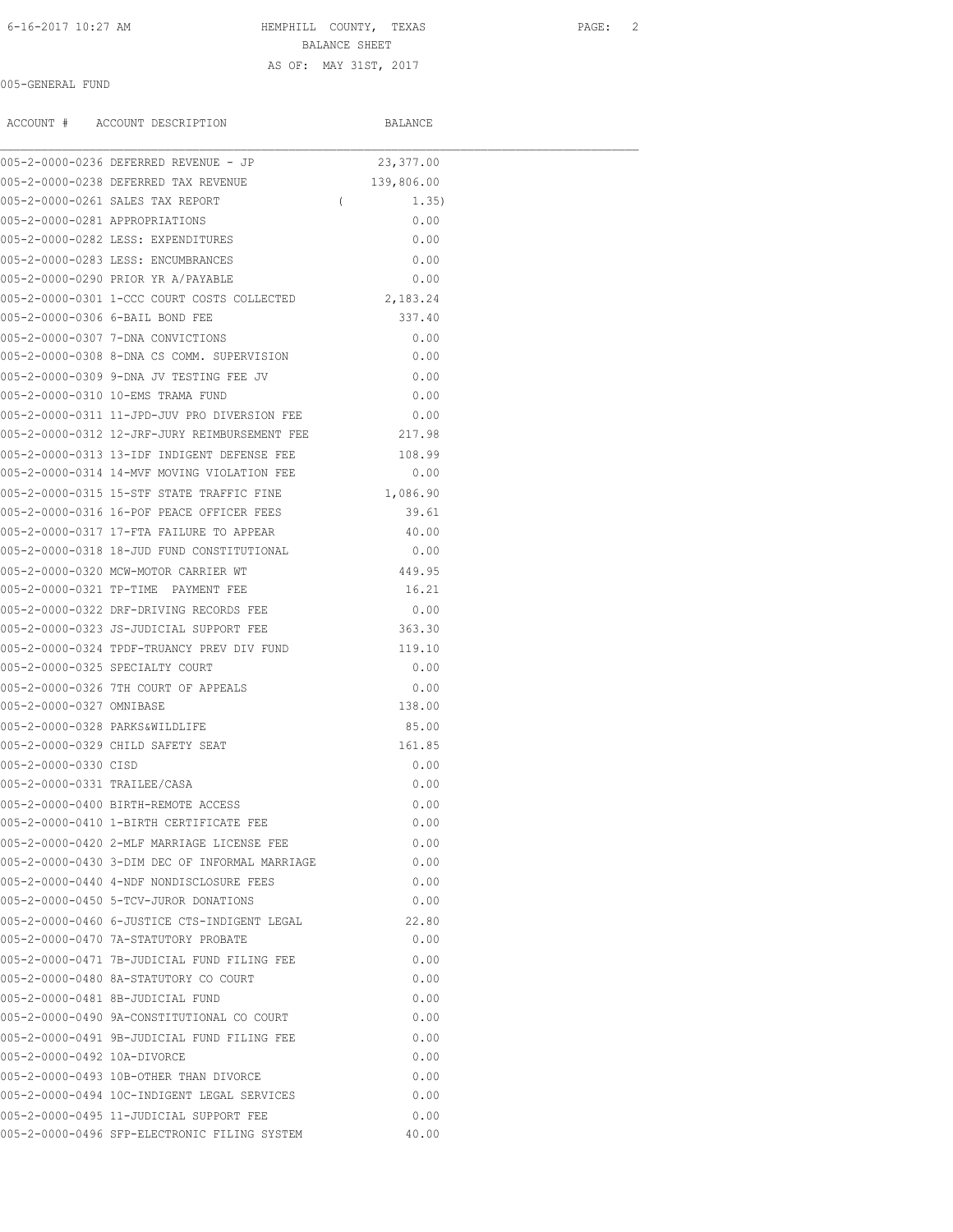### 6-16-2017 10:27 AM HEMPHILL COUNTY, TEXAS PAGE: 3 BALANCE SHEET AS OF: MAY 31ST, 2017

005-GENERAL FUND

| ACCOUNT # ACCOUNT DESCRIPTION                     | BALANCE       |               |                                    |
|---------------------------------------------------|---------------|---------------|------------------------------------|
| 005-2-0000-0497 TEXAS HOME VISITING PROGRAM       | 0.00          |               |                                    |
| 005-2-1510-0221 UNEMPLOYMENT PAYABLE              | 0.00          |               |                                    |
| 005-2-1520-0221 UNEMPLOYMENT PAYABLE              | 0.00          |               |                                    |
| 005-2-1530-0221 UNEMPLOYMENT PAYABLE              | 0.00          |               |                                    |
| 005-2-1540-0221 UNEMPLOYMENT PAYABLE              | 0.00          |               |                                    |
| 005-2-2410-0221 UNEMPLOYMENT PAYABLE              | 0.00          |               |                                    |
| 005-2-2500-0221 UNEMPLOYMENT PAYABLE              | 0.00          |               |                                    |
| 005-2-2550-0221 UNEMPLOYMENT PAYABLE              | 0.00          |               |                                    |
| 005-2-2560-0221 UNEMPLOYMENT PAYABLE              | 0.00          |               |                                    |
| 005-2-3500-0221 UNEMPLOYMENT PAYABLE              | 0.00          |               |                                    |
| 005-2-3600-0221 UNEMPLOYMENT PAYABLE              | 0.00          |               |                                    |
| 005-2-7001-0221 UNEMPLOYMENT PAYABLE              | 0.00          |               |                                    |
| TOTAL LIABILITIES                                 |               | 400,409.43    |                                    |
| EOUITY                                            |               |               |                                    |
| ======                                            |               |               |                                    |
| 005-3-0000-0301 CURRENT FUND BALANCE              | 16,484,132.07 |               |                                    |
| 005-3-0000-0302 BUDGETED FUND BALANCE             | 0.00          |               |                                    |
| TOTAL BEGINNING EQUITY                            | 16,484,132.07 |               |                                    |
| TOTAL REVENUE                                     | 5,651,225.54  |               |                                    |
| TOTAL EXPENSES                                    | 3,401,626.73  |               |                                    |
| TOTAL REVENUE OVER/(UNDER) EXPENSES 2,249,598.81  |               |               |                                    |
| TOTAL EQUITY & REV. OVER/(UNDER) EXP.             |               | 18,733,730.88 |                                    |
| TOTAL LIABILITIES, EQUITY & REV.OVER/(UNDER) EXP. |               |               | 19, 134, 140. 31<br>============== |
|                                                   |               |               |                                    |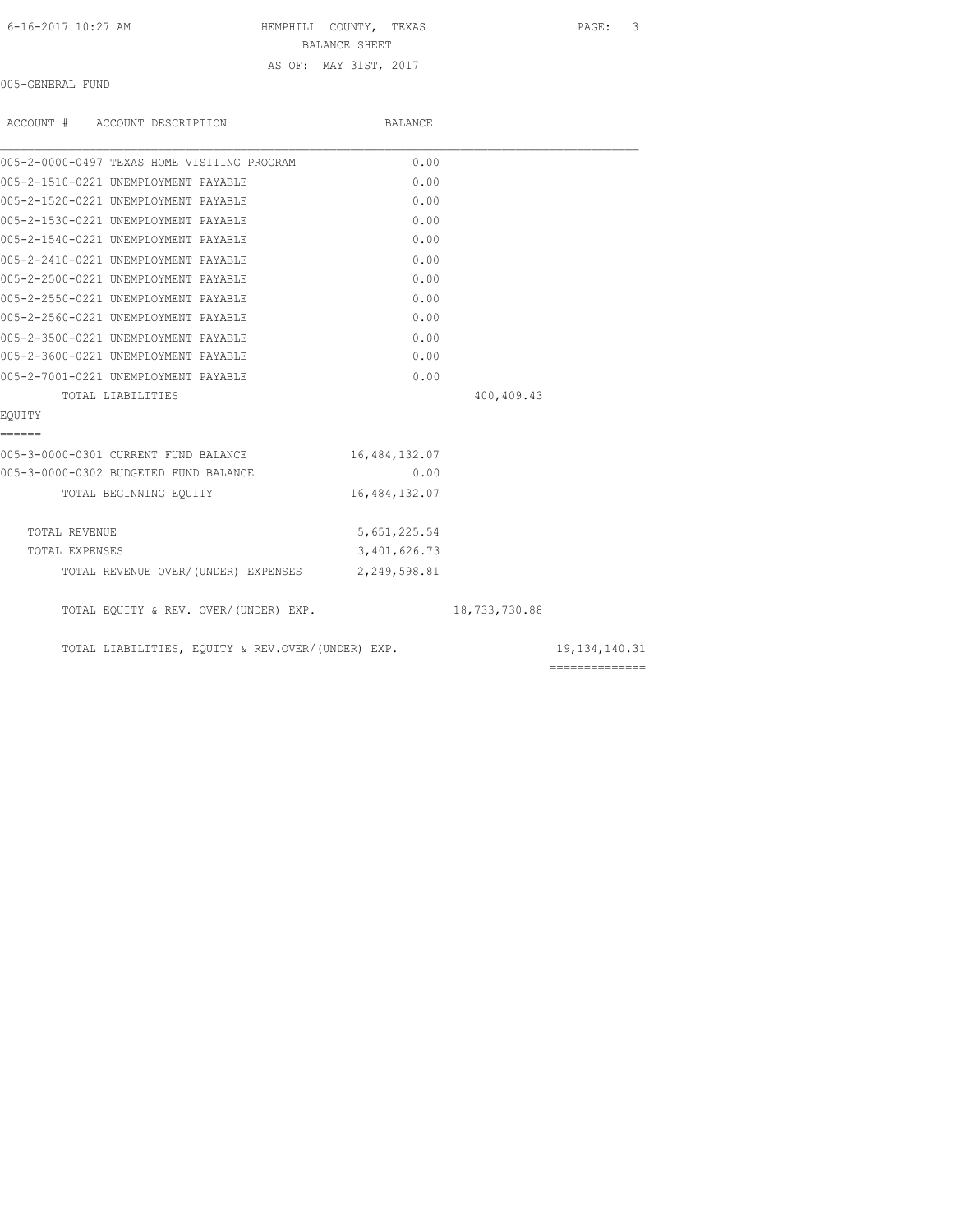| 6-16-2017 10:27 AM                                | HEMPHILL COUNTY, TEXAS<br>BALANCE SHEET |          | PAGE: 1        |
|---------------------------------------------------|-----------------------------------------|----------|----------------|
|                                                   | AS OF: MAY 31ST, 2017                   |          |                |
| 008-LAW LIBRARY                                   |                                         |          |                |
| ACCOUNT # ACCOUNT DESCRIPTION                     | BALANCE                                 |          |                |
| ASSETS                                            |                                         |          |                |
| ======<br>008-1-0000-0101 CLAIM ON POOLED CASH    | 6,124.26                                |          |                |
| 008-1-0000-0102 CASH - LAW LIBRARY                | 0.00                                    |          |                |
| 008-1-0000-0191 ESTIMATED REVENUES                | 0.00                                    |          |                |
| 008-1-0000-0192 LESS: REVENUES RECEIVED           | 0.00                                    |          |                |
|                                                   |                                         | 6,124.26 |                |
| TOTAL ASSETS                                      |                                         |          | 6,124.26       |
| LIABILITIES                                       |                                         |          | ============== |
| -----------                                       |                                         |          |                |
| 008-2-0000-0201 AP POOLED                         | 0.00                                    |          |                |
| 008-2-0000-0203 ACOUNTS PAYABLE                   | 0.00                                    |          |                |
| 008-2-0000-0222 PAYROLL W/H PAYABLE               | 0.00                                    |          |                |
| 008-2-0000-0223 PAYROLL FICA PAYABLE              | 0.00                                    |          |                |
| 008-2-0000-0224 PAYROLL RETIREMENT PAYABLE        | 0.00                                    |          |                |
| 008-2-0000-0225 PAYROLL INSURANCE PAYABLE         | 0.00                                    |          |                |
| 008-2-0000-0281 APPROPRIATIONS                    | 0.00                                    |          |                |
| 008-2-0000-0282 LESS: EXPENDITURES                | 0.00                                    |          |                |
| 008-2-0000-0283 LESS: ENCUMBRANCES                | 0.00                                    |          |                |
| 008-2-0000-0290 PRIOR YEAR PAYABLES               | 0.00                                    |          |                |
| TOTAL LIABILITIES                                 |                                         | 0.00     |                |
| EQUITY<br>======                                  |                                         |          |                |
| 008-3-0000-0301 CURRENT FUND BALANCE              | 5,255.26                                |          |                |
| 008-3-0000-0302 BUDGETED FUND BALANCE             | 0.00                                    |          |                |
| TOTAL BEGINNING EQUITY                            | 5,255.26                                |          |                |
| TOTAL REVENUE                                     | 1,555.00                                |          |                |
| TOTAL EXPENSES                                    | 686.00                                  |          |                |
| TOTAL REVENUE OVER/(UNDER) EXPENSES               | 869.00                                  |          |                |
| TOTAL EQUITY & REV. OVER/(UNDER) EXP.             |                                         | 6,124.26 |                |
| TOTAL LIABILITIES, EQUITY & REV.OVER/(UNDER) EXP. |                                         |          | 6,124.26       |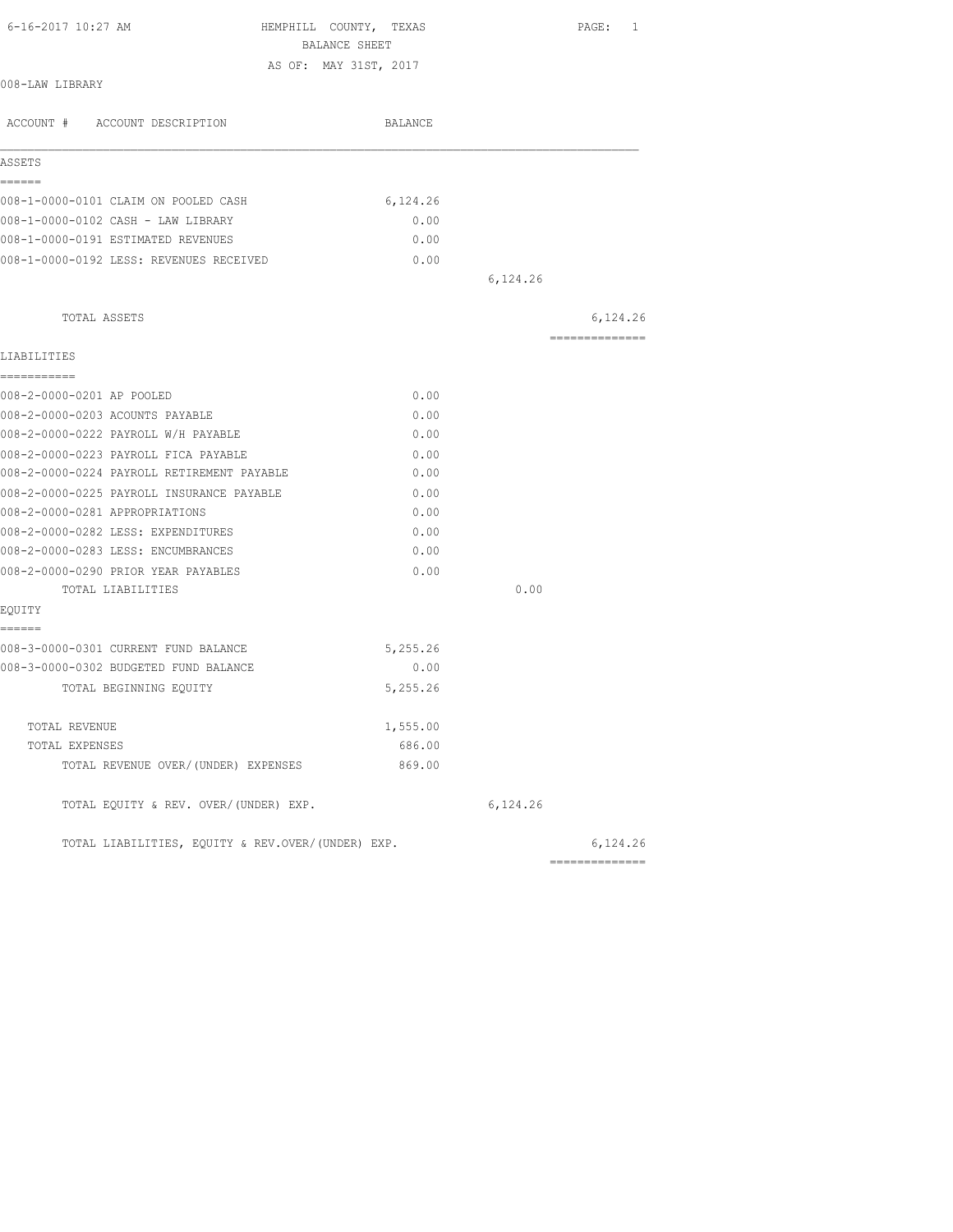| 6-16-2017 10:27 AM<br>HEMPHILL COUNTY, TEXAS<br>BALANCE SHEET |           |           | PAGE: 1         |
|---------------------------------------------------------------|-----------|-----------|-----------------|
| AS OF: MAY 31ST, 2017                                         |           |           |                 |
| 009-SECURITY FEE                                              |           |           |                 |
| ACCOUNT # ACCOUNT DESCRIPTION                                 | BALANCE   |           |                 |
| ASSETS                                                        |           |           |                 |
| ======<br>009-1-0000-0101 CLAIM ON POOLED CASH                | 64,389.09 |           |                 |
| 009-1-0000-0102 CASH - COUNTY - SECURITY FEE                  | 0.00      |           |                 |
| 009-1-0000-0191 ESTIMATED REVENUES                            | 0.00      |           |                 |
| 009-1-0000-0192 LESS: REVENUES RECEIVED                       | 0.00      |           |                 |
|                                                               |           | 64,389.09 |                 |
| TOTAL ASSETS                                                  |           |           | 64,389.09       |
| LIABILITIES                                                   |           |           | =============== |
| -----------                                                   |           |           |                 |
| 009-2-0000-0201 AP POOLED                                     | 0.00      |           |                 |
| 009-2-0000-0203 ACOUNTS PAYABLE                               | 0.00      |           |                 |
| 009-2-0000-0222 PAYROLL W/H PAYABLE                           | 0.00      |           |                 |
| 009-2-0000-0223 PAYROLL FICA PAYABLE                          | 0.00      |           |                 |
| 009-2-0000-0224 PAYROLL RETIREMENT PAYABLE                    | 0.00      |           |                 |
| 009-2-0000-0225 PAYROLL INSURANCE PAYABLE                     | 0.00      |           |                 |
| 009-2-0000-0281 APPROPRIATIONS                                | 0.00      |           |                 |
| 009-2-0000-0282 LESS: EXPENDITURES                            | 0.00      |           |                 |
| 009-2-0000-0283 LESS: ENCUMBRANCES                            | 0.00      |           |                 |
| 009-2-0000-0290 PRIOR YR A/PAYABLE                            | 0.00      |           |                 |
| TOTAL LIABILITIES                                             |           | 0.00      |                 |
| EQUITY<br>======                                              |           |           |                 |
| 009-3-0000-0301 CURRENT FUND BALANCE                          | 62,060.38 |           |                 |
| 009-3-0000-0302 BUDGETED FUND BALANCE                         | 0.00      |           |                 |
| TOTAL BEGINNING EQUITY                                        | 62,060.38 |           |                 |
| TOTAL REVENUE                                                 | 2,328.71  |           |                 |
| TOTAL EXPENSES                                                | 0.00      |           |                 |
| TOTAL REVENUE OVER/(UNDER) EXPENSES                           | 2,328.71  |           |                 |
| TOTAL EQUITY & REV. OVER/(UNDER) EXP.                         |           | 64,389.09 |                 |
| TOTAL LIABILITIES, EOUITY & REV.OVER/(UNDER) EXP.             |           |           | 64,389.09       |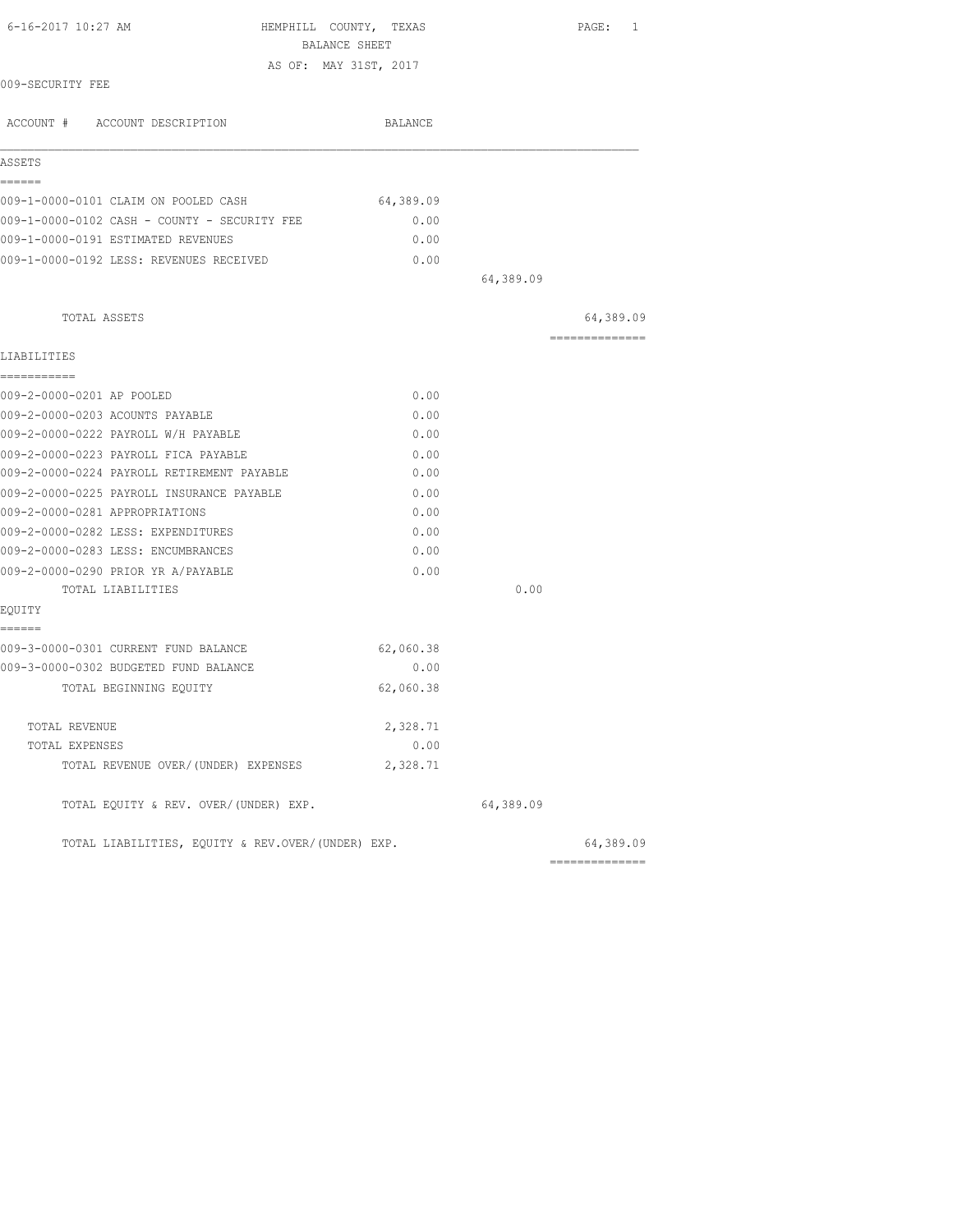| 6-16-2017 10:27 AM |                               | HEMPHILL COUNTY,      | TEXAS   | PAGE: |  |
|--------------------|-------------------------------|-----------------------|---------|-------|--|
|                    |                               | BALANCE SHEET         |         |       |  |
|                    |                               | AS OF: MAY 31ST, 2017 |         |       |  |
| 010-AIRPORT        |                               |                       |         |       |  |
|                    |                               |                       |         |       |  |
|                    | ACCOUNT # ACCOUNT DESCRIPTION |                       | BALANCE |       |  |
|                    |                               |                       |         |       |  |

| Q.<br>÷. |  |
|----------|--|
|          |  |

| 010-1-0000-0102 CASH - AIRPORT |                                           | 319,481.68 |  |
|--------------------------------|-------------------------------------------|------------|--|
|                                | 010-1-0000-0104 AIRPORT PREPAID INSURANCE | 0.00       |  |
|                                | 010-1-0000-0110 INVESTED CASH/YR 2000     | 0.00       |  |
|                                | 010-1-0000-0111 INVESTED CASH/AIRPORT     | 0.00       |  |
|                                | 010-1-0000-0191 ESTIMATED REVENUES        | 0.00       |  |
|                                | 010-1-0000-0192 LESS: REVENUES RECEIVED   | 0.00       |  |

|                                                   |          |             | 319,481.68  |                |
|---------------------------------------------------|----------|-------------|-------------|----------------|
| TOTAL ASSETS                                      |          |             |             | 319,481.68     |
| LIABILITIES                                       |          |             |             | ============== |
| ===========                                       |          |             |             |                |
| 010-2-0000-0203 ACCOUNTS PAYABLE                  |          | 0.00        |             |                |
| 010-2-0000-0222 PAYROLL W/H PAYABLE               |          | 0.00        |             |                |
| 010-2-0000-0223 PAYROLL FICA PAYABLE              |          | 0.00        |             |                |
| 010-2-0000-0224 PAYROLL RETIREMENT PAYABLE        |          | 0.00        |             |                |
| 010-2-0000-0225 PAYROLL INSURANCE PAYABLE         |          | 0.00        |             |                |
| 010-2-0000-0235 DUE TO GENERAL FUND               |          | 0.00        |             |                |
| 010-2-0000-0281 APPROPRIATIONS                    |          | 0.00        |             |                |
| 010-2-0000-0282 LESS: EXPENDITURES                |          | 0.00        |             |                |
| 010-2-0000-0283 LESS: ENCUMBRANCES                |          | 0.00        |             |                |
| 010-2-0000-0290 PRIOR YR A/PAYABLE                | $\left($ | 50,000.00)  |             |                |
| TOTAL LIABILITIES                                 |          | $\left($    | 50,000.00)  |                |
| EOUITY                                            |          |             |             |                |
| ======                                            |          |             |             |                |
| 010-3-0000-0301 CURRENT FUND BALANCE              |          | 347,259.19  |             |                |
| 010-3-0000-0302 BUDGETED FUND BALANCE             |          | 0.00        |             |                |
| TOTAL BEGINNING EQUITY                            |          | 347,259.19  |             |                |
| TOTAL REVENUE                                     |          | 158, 162.22 |             |                |
| TOTAL EXPENSES                                    |          | 135,939.73  |             |                |
| TOTAL REVENUE OVER/(UNDER) EXPENSES               |          | 22, 222.49  |             |                |
| TOTAL EQUITY & REV. OVER/(UNDER) EXP.             |          |             | 369, 481.68 |                |
| TOTAL LIABILITIES, EQUITY & REV.OVER/(UNDER) EXP. |          |             |             | 319,481.68     |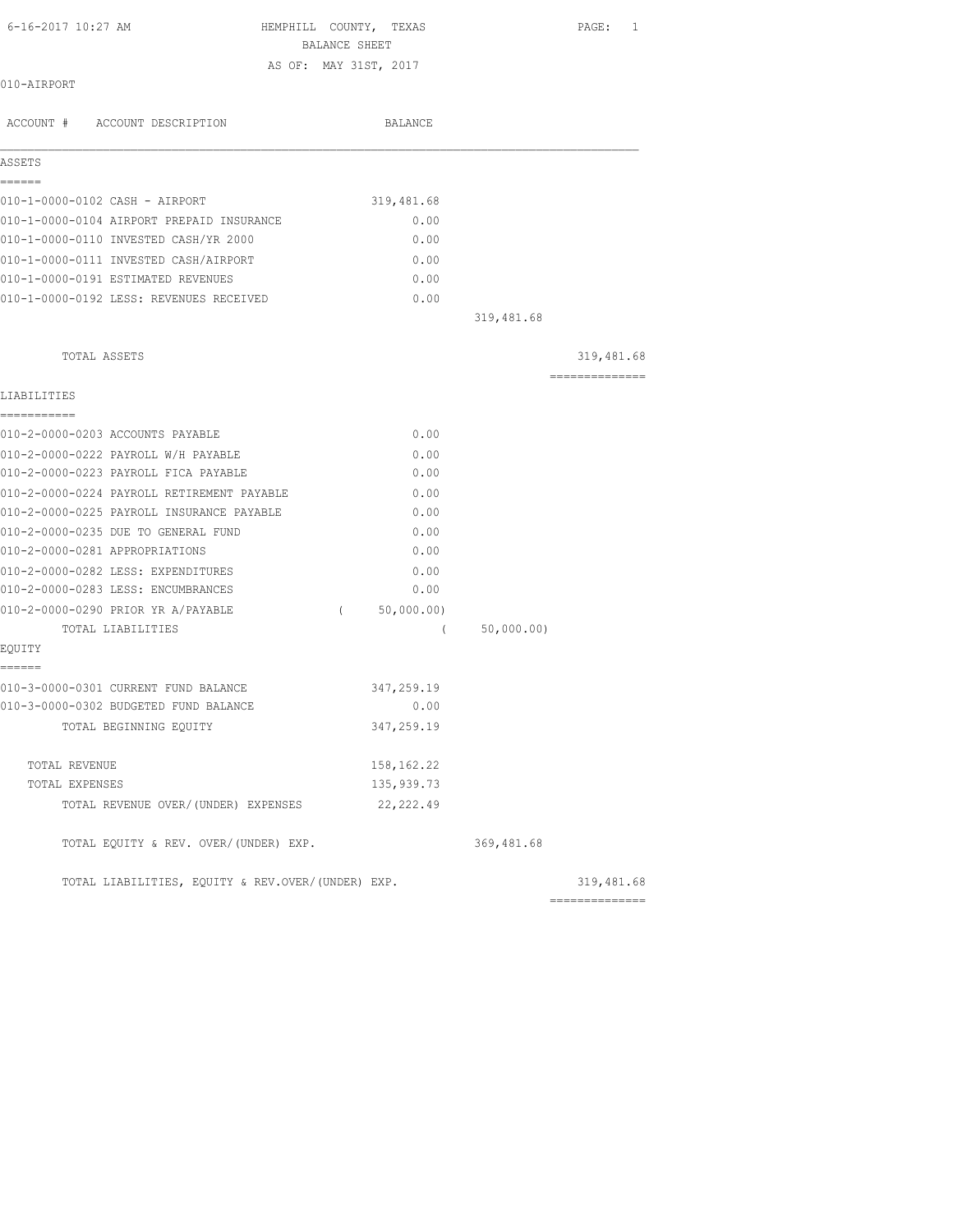| 6-16-2017 10:27 AM<br>HEMPHILL COUNTY, TEXAS      | BALANCE SHEET |              |              | PAGE: 1        |
|---------------------------------------------------|---------------|--------------|--------------|----------------|
| AS OF: MAY 31ST, 2017<br>011-ROAD & BRIDGE PCT 1  |               |              |              |                |
|                                                   |               |              |              |                |
| ACCOUNT # ACCOUNT DESCRIPTION                     |               | BALANCE      |              |                |
| ASSETS<br>======                                  |               |              |              |                |
| 011-1-0000-0101 CLAIM ON POOLED CASH              |               | 1,038,573.34 |              |                |
| 011-1-0000-0102 CASH - ROAD & BRIDGE PCT 1        |               | 0.00         |              |                |
| 011-1-0000-0104 PCT 1 PREPAID INSURANCE           |               | 432.12       |              |                |
| 011-1-0000-0110 INVESTMENTS                       |               | 0.00         |              |                |
| 011-1-0000-0118 PROPERTY TAX RECEIVABLE           |               | 12,401.95    |              |                |
| 011-1-0000-0121 ALLOWANCE FOR BAD DEBT            | $\sqrt{2}$    | 4,464.78)    |              |                |
| 011-1-0000-0191 ESTIMATED REVENUES                |               | 0.00         |              |                |
| 011-1-0000-0192 LESS: REVENUES RECEIVED           |               | 0.00         |              |                |
|                                                   |               |              | 1,046,942.63 |                |
| TOTAL ASSETS                                      |               |              |              | 1,046,942.63   |
|                                                   |               |              |              | ============== |
| LIABILITIES                                       |               |              |              |                |
| ===========<br>011-2-0000-0201 AP POOLED          |               | 81.18        |              |                |
| 011-2-0000-0203 ACOUNTS PAYABLE                   |               | 0.00         |              |                |
| 011-2-0000-0211 DUE FROM OTHER FUNDS              |               | 0.00         |              |                |
| 011-2-0000-0220 DEFERRED COMPENSATION             |               | 0.00         |              |                |
| 011-2-0000-0222 WITHHOLDING PAYABLE               |               | 0.00         |              |                |
| 011-2-0000-0223 FICA PAYABLE                      |               | 0.00         |              |                |
| 011-2-0000-0224 RETIREMENT PAYABLE                |               | 0.00         |              |                |
| 011-2-0000-0225 INSURANCE PAYABLE                 |               | 18.60        |              |                |
| 011-2-0000-0226 CAFE PLAN PAYABLE                 | $\left($      | 108.73)      |              |                |
| 011-2-0000-0228 VALIC PAYABLE                     |               | 0.00         |              |                |
| 011-2-0000-0230 DEFERRED REVENUE                  |               | 7,143.68     |              |                |
| 011-2-0000-0281 APPROPRIATIONS                    |               | 0.00         |              |                |
| 011-2-0000-0282 LESS: EXPENDITURES                |               | 0.00         |              |                |
| 011-2-0000-0283 LESS: ENCUMBRANCES                |               | 0.00         |              |                |
| 011-2-0000-0290 PRIOR YR A/PAYABLE                |               | 0.00         |              |                |
| 011-2-4011-0221 UNEMPLOYMENT PAYABLE              |               | 0.00         |              |                |
| TOTAL LIABILITIES                                 |               |              | 7,134.73     |                |
| EQUITY<br>======                                  |               |              |              |                |
| 011-3-0000-0301 CURRENT FUND BALANCE              |               | 917,596.97   |              |                |
| 011-3-0000-0302 BUDGETED FUND BALANCE             |               | 0.00         |              |                |
| TOTAL BEGINNING EQUITY                            |               | 917,596.97   |              |                |
| TOTAL REVENUE                                     |               | 323, 551.62  |              |                |
| TOTAL EXPENSES                                    |               | 201,340.69   |              |                |
| TOTAL REVENUE OVER/(UNDER) EXPENSES               |               | 122, 210.93  |              |                |
| TOTAL EQUITY & REV. OVER/(UNDER) EXP.             |               |              | 1,039,807.90 |                |
| TOTAL LIABILITIES, EQUITY & REV.OVER/(UNDER) EXP. |               |              |              | 1,046,942.63   |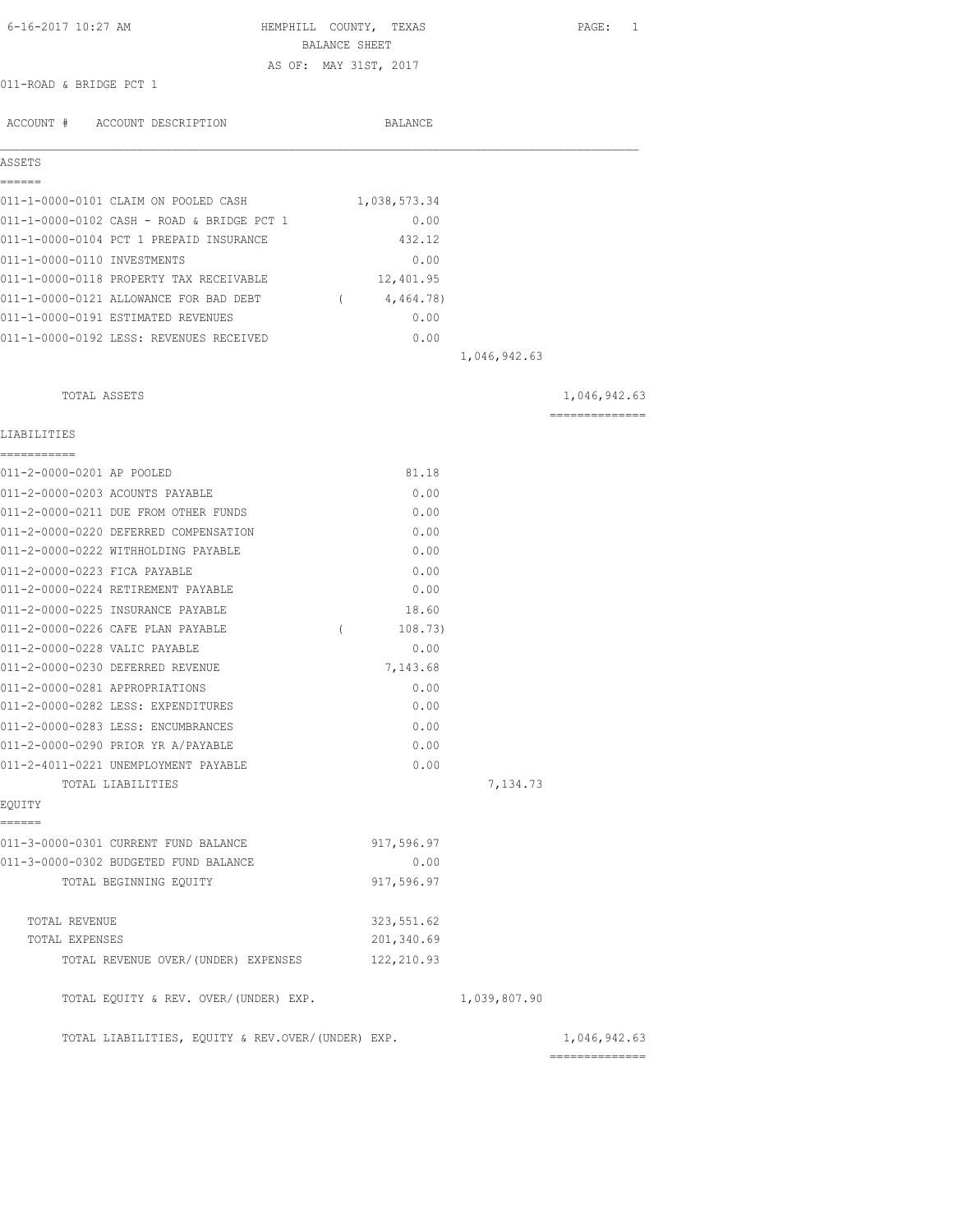| 6-16-2017 10:27 AM                                | HEMPHILL COUNTY, TEXAS | BALANCE SHEET |              | PAGE: 1        |
|---------------------------------------------------|------------------------|---------------|--------------|----------------|
|                                                   | AS OF: MAY 31ST, 2017  |               |              |                |
| 012-ROAD & BRIDGE PCT 2                           |                        |               |              |                |
| ACCOUNT # ACCOUNT DESCRIPTION                     |                        | BALANCE       |              |                |
| ASSETS                                            |                        |               |              |                |
| ======                                            |                        |               |              |                |
| 012-1-0000-0101 CLAIM ON POOLED CASH              |                        | 1,428,978.84  |              |                |
| 012-1-0000-0102 CASH - ROAD & BRIDGE PCT 2        |                        | 0.00          |              |                |
| 012-1-0000-0104 PCT 2 PREPAID INSURANCE           |                        | 432.12        |              |                |
| 012-1-0000-0110 INVESTMENTS                       |                        | 0.00          |              |                |
| 012-1-0000-0118 PROPERTY TAX RECEIVABLE           |                        | 13,110.63     |              |                |
| 012-1-0000-0121 ALLOWANCE FOR BAD DEBT            | $\sqrt{2}$             | 4,719.91)     |              |                |
| 012-1-0000-0191 ESTIMATED REVENUES                |                        | 0.00          |              |                |
| 012-1-0000-0192 LESS: REVENUES RECEIVED           |                        | 0.00          |              |                |
|                                                   |                        |               | 1,437,801.68 |                |
| TOTAL ASSETS                                      |                        |               |              | 1,437,801.68   |
| LIABILITIES                                       |                        |               |              | ============== |
| ------------<br>012-2-0000-0201 AP POOLED         |                        | 152.70        |              |                |
| 012-2-0000-0203 ACOUNTS PAYABLE                   |                        | 0.00          |              |                |
| 012-2-0000-0211 DUE FROM OTHER FUNDS              |                        | 0.00          |              |                |
| 012-2-0000-0220 DEFERRED COMPENSATION             |                        | 0.00          |              |                |
| 012-2-0000-0222 WITHHOLDING PAYABLE               |                        | 0.00          |              |                |
| 012-2-0000-0223 FICA PAYABLE                      |                        | 0.00          |              |                |
| 012-2-0000-0224 RETIREMENT PAYABLE                |                        | 0.00          |              |                |
| 012-2-0000-0225 INSURANCE PAYABLE                 | $\left($               | 13.74)        |              |                |
| 012-2-0000-0226 CAFE PLAN PAYABLE                 | $\left($               | 183.46)       |              |                |
| 012-2-0000-0227 LEVY PAYABLE                      |                        | 598.00        |              |                |
| 012-2-0000-0228 VAL DEF                           |                        | 0.00          |              |                |
| 012-2-0000-0230 DEFERRED REVENUE                  |                        | 7,551.89      |              |                |
| 012-2-0000-0281 APPROPRIATIONS                    |                        | 0.00          |              |                |
| 012-2-0000-0282 LESS: EXPENDITURES                |                        | 0.00          |              |                |
| 012-2-0000-0283 LESS: ENCUMBRANCES                |                        | 0.00          |              |                |
| 012-2-0000-0290 PRIOR YR A/PAYABLE                |                        | 0.00          |              |                |
| 012-2-4012-0221 UNEMPLOYMENT PAYABLE              |                        | 0.00          |              |                |
| TOTAL LIABILITIES                                 |                        |               | 8,105.39     |                |
| EQUITY<br>------                                  |                        |               |              |                |
| 012-3-0000-0301 CURRENT FUND BALANCE              |                        | 1,253,097.66  |              |                |
| 012-3-0000-0302 BUDGETED FUND BALANCE             |                        | 0.00          |              |                |
| TOTAL BEGINNING EQUITY                            |                        | 1,253,097.66  |              |                |
| TOTAL REVENUE                                     |                        | 343, 338.09   |              |                |
| TOTAL EXPENSES                                    |                        | 166,739.46    |              |                |
| TOTAL REVENUE OVER/(UNDER) EXPENSES               |                        | 176,598.63    |              |                |
| TOTAL EQUITY & REV. OVER/(UNDER) EXP.             |                        |               | 1,429,696.29 |                |
| TOTAL LIABILITIES, EQUITY & REV.OVER/(UNDER) EXP. |                        |               |              | 1,437,801.68   |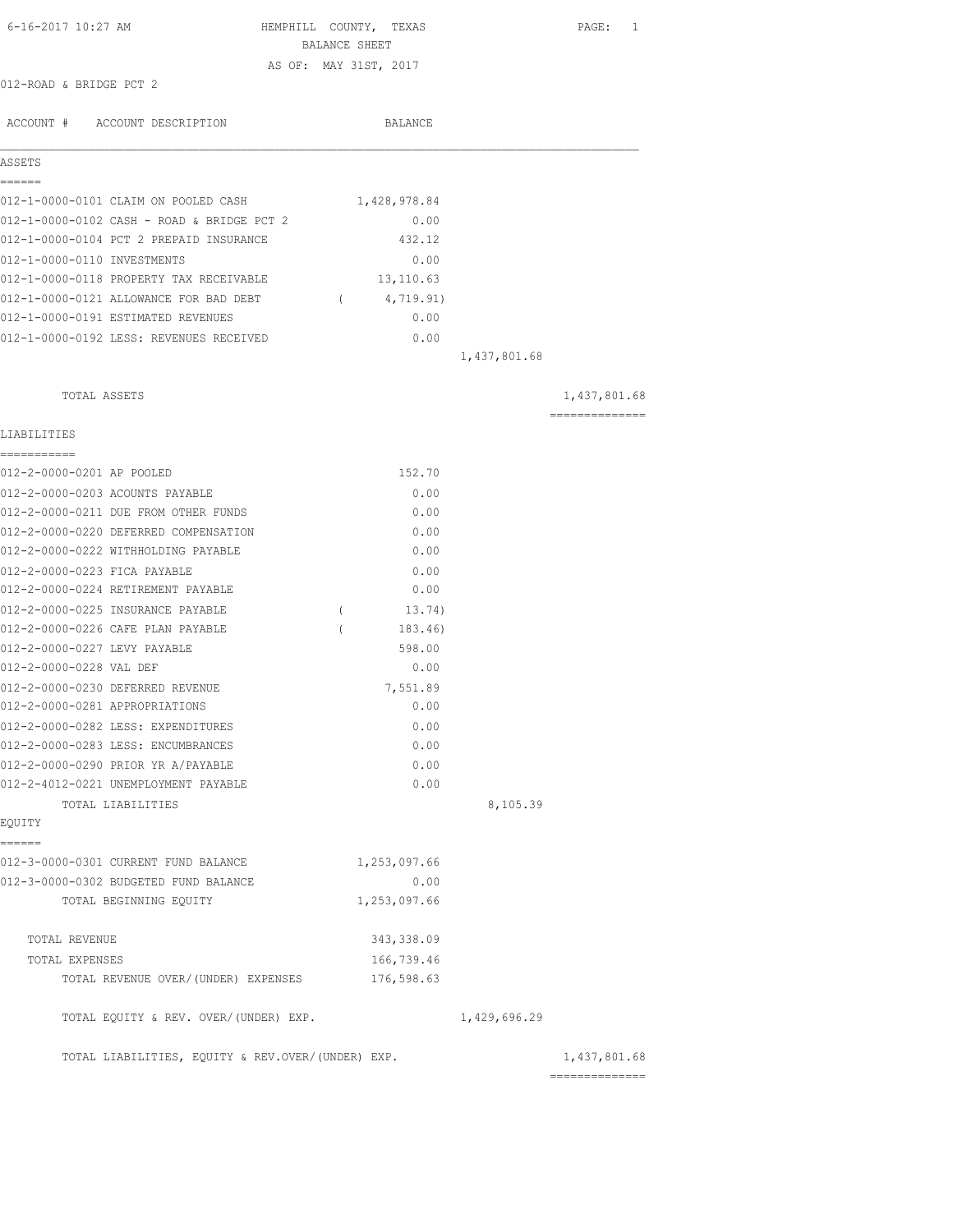| 6-16-2017 10:27 AM                                | HEMPHILL COUNTY, TEXAS<br>BALANCE SHEET |                | PAGE: 1        |
|---------------------------------------------------|-----------------------------------------|----------------|----------------|
|                                                   | AS OF: MAY 31ST, 2017                   |                |                |
| 013-ROAD & BRIDGE PCT 3                           |                                         |                |                |
|                                                   |                                         |                |                |
| ACCOUNT # ACCOUNT DESCRIPTION                     | BALANCE                                 |                |                |
| ASSETS                                            |                                         |                |                |
| ======                                            |                                         |                |                |
| 013-1-0000-0101 CLAIM ON POOLED CASH              | 1,384,352.91                            |                |                |
| 013-1-0000-0102 CASH - ROAD & BRIDGE PCT 3        | 0.00                                    |                |                |
| 013-1-0000-0104 PCT 3 PREPAID INSURANCE           | 720.20                                  |                |                |
| 013-1-0000-0110 INVESTMENTS                       | 0.00                                    |                |                |
| 013-1-0000-0118 PROPERTY TAX RECEIVABLE           | 23,386.53                               |                |                |
| 013-1-0000-0121 ALLOWANCE FOR BAD DEBT            | (8, 419.29)                             |                |                |
| 013-1-0000-0191 ESTIMATED REVENUES                | 0.00                                    |                |                |
| 013-1-0000-0192 LESS: REVENUES RECEIVED           | 0.00                                    |                |                |
|                                                   |                                         | 1,400,040.35   |                |
|                                                   |                                         |                |                |
| TOTAL ASSETS                                      |                                         |                | 1,400,040.35   |
| LIABILITIES                                       |                                         |                | ============== |
| -----------<br>013-2-0000-0201 AP POOLED          | 254.50                                  |                |                |
| 013-2-0000-0203 ACOUNTS PAYABLE                   | 70,045.74                               |                |                |
| 013-2-0000-0211 DUE FROM OTHER FUNDS              | 0.00                                    |                |                |
| 013-2-0000-0222 WITHHOLDING PAYABLE               | 0.00                                    |                |                |
| 013-2-0000-0223 FICA PAYABLE                      | 0.00                                    |                |                |
| 013-2-0000-0224 RETIREMENT PAYABLE                | 0.00                                    |                |                |
| 013-2-0000-0225 INSURANCE PAYABLE                 | $\left($<br>$30.10$ )                   |                |                |
| 013-2-0000-0226 CAFE PLAN PAYABLE                 | 577.10                                  |                |                |
| 013-2-0000-0227 LEVY PAYABLE                      | 0.00                                    |                |                |
| 013-2-0000-0230 DEFERRED REVENUE                  | 13,470.93                               |                |                |
| 013-2-0000-0281 APPROPRIATIONS                    | 0.00                                    |                |                |
| 013-2-0000-0282 LESS: EXPENDITURES                | 0.00                                    |                |                |
| 013-2-0000-0283 LESS: ENCUMBRANCES                | 0.00                                    |                |                |
| 013-2-0000-0290 PRIOR YR A/PAYABLE                | 0.00                                    |                |                |
| 013-2-4013-0221 UNEMPLOYMENT PAYABLE              | 0.00                                    |                |                |
| TOTAL LIABILITIES                                 |                                         | 84, 318.17     |                |
| EQUITY                                            |                                         |                |                |
| ======                                            |                                         |                |                |
| 013-3-0000-0301 CURRENT FUND BALANCE              | 996, 771.13                             |                |                |
| 013-3-0000-0302 BUDGETED FUND BALANCE             | 0.00                                    |                |                |
| TOTAL BEGINNING EQUITY                            | 996, 771.13                             |                |                |
| TOTAL REVENUE                                     | 685, 901.18                             |                |                |
| TOTAL EXPENSES                                    | 366, 950.13                             |                |                |
| TOTAL REVENUE OVER/(UNDER) EXPENSES               | 318,951.05                              |                |                |
| TOTAL EQUITY & REV. OVER/(UNDER) EXP.             |                                         | 1, 315, 722.18 |                |
|                                                   |                                         |                |                |
| TOTAL LIABILITIES, EQUITY & REV.OVER/(UNDER) EXP. |                                         |                | 1,400,040.35   |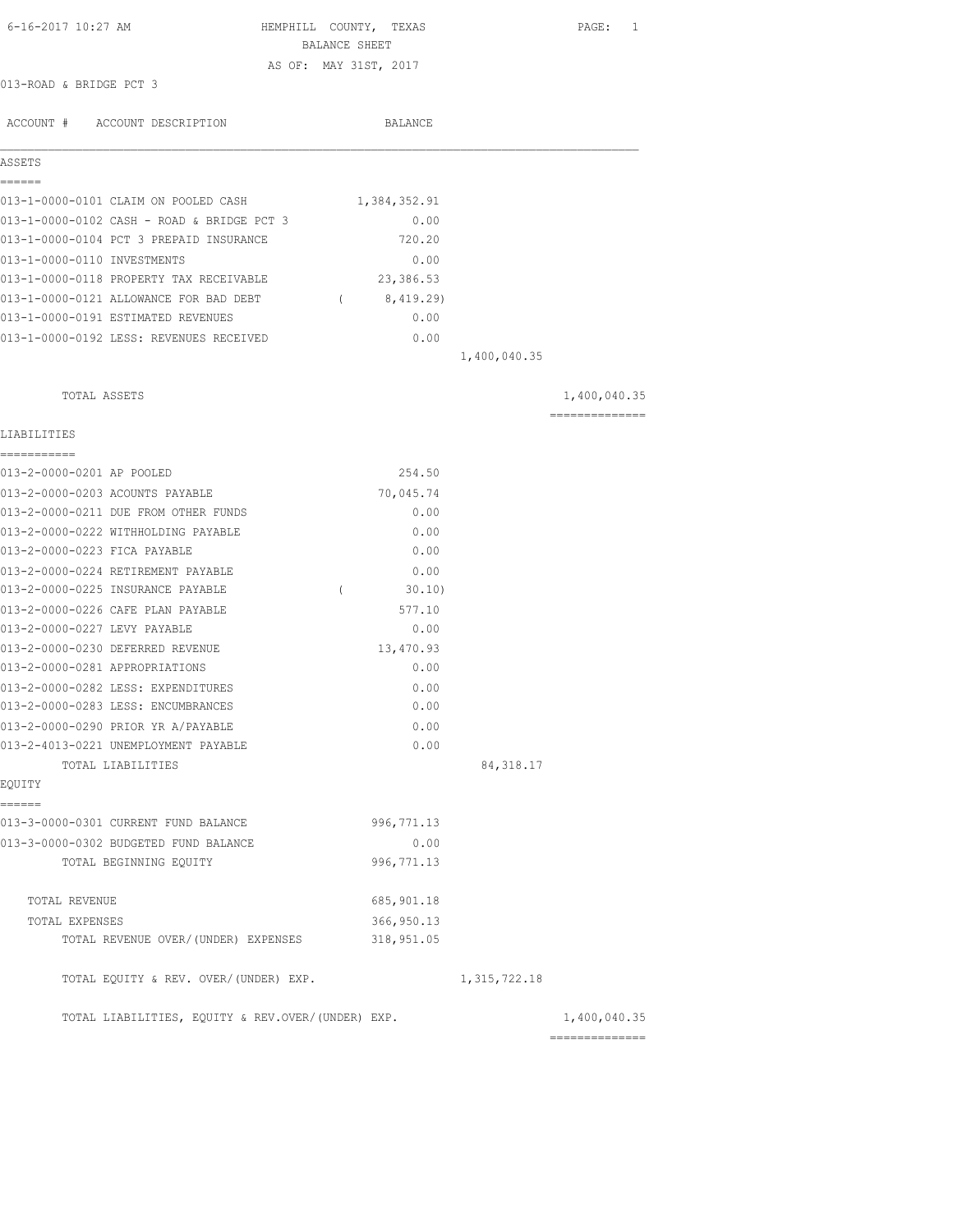| 014-ROAD & BRIDGE PCT 4<br>ACCOUNT # ACCOUNT DESCRIPTION<br>ASSETS<br>------ | BALANCE SHEET<br>AS OF: MAY 31ST, 2017<br>BALANCE<br>1,401,049.28 |              |                 |
|------------------------------------------------------------------------------|-------------------------------------------------------------------|--------------|-----------------|
|                                                                              |                                                                   |              |                 |
|                                                                              |                                                                   |              |                 |
|                                                                              |                                                                   |              |                 |
|                                                                              |                                                                   |              |                 |
|                                                                              |                                                                   |              |                 |
|                                                                              |                                                                   |              |                 |
|                                                                              |                                                                   |              |                 |
| 014-1-0000-0101 CLAIM ON POOLED CASH                                         |                                                                   |              |                 |
| 014-1-0000-0102 CASH - ROAD & BRIDGE PCT 4                                   | 0.00                                                              |              |                 |
| 014-1-0000-0104 PCT 4 PREPAID INSURANCE                                      | 720.20                                                            |              |                 |
| 014-1-0000-0110 INVESTMENTS                                                  | 0.00                                                              |              |                 |
| 014-1-0000-0118 PROPERTY TAX RECEIVABLE                                      | 21,969.17                                                         |              |                 |
| 014-1-0000-0121 ALLOWANCE FOR BAD DEBT (7,909.03)                            |                                                                   |              |                 |
| 014-1-0000-0191 ESTIMATED REVENUES                                           | 0.00                                                              |              |                 |
| 014-1-0000-0192 LESS: REVENUES RECEIVED                                      | 0.00                                                              |              |                 |
|                                                                              |                                                                   | 1,415,829.62 |                 |
|                                                                              |                                                                   |              |                 |
| TOTAL ASSETS                                                                 |                                                                   |              | 1, 415, 829.62  |
| LIABILITIES                                                                  |                                                                   |              | --------------- |
| ------------                                                                 |                                                                   |              |                 |
| 014-2-0000-0201 AP POOLED                                                    | 254.50                                                            |              |                 |
| 014-2-0000-0203 ACOUNTS PAYABLE                                              | 156,395.62                                                        |              |                 |
| 014-2-0000-0211 DUE FROM OTHER FUNDS                                         | 0.00                                                              |              |                 |
| 014-2-0000-0222 WITHHOLDING PAYABLE                                          | 0.00                                                              |              |                 |
| 014-2-0000-0223 FICA PAYABLE                                                 | 0.00                                                              |              |                 |
| 014-2-0000-0224 RETIREMENT PAYABLE                                           | 0.00                                                              |              |                 |
| 014-2-0000-0225 INSURANCE PAYABLE                                            | 8.63                                                              |              |                 |
| 014-2-0000-0226 CAFE PLAN PAYABLE                                            | 0.00                                                              |              |                 |
| 014-2-0000-0227 LEVY PAYABLE                                                 | 0.00                                                              |              |                 |
| 014-2-0000-0230 DEFERRED REVENUE                                             | 12,654.51                                                         |              |                 |
| 014-2-0000-0281 APPROPRIATIONS                                               | 0.00                                                              |              |                 |
| 014-2-0000-0282 LESS: EXPENDITURES                                           | 0.00                                                              |              |                 |
| 014-2-0000-0283 LESS: ENCUMBRANCES                                           | 0.00                                                              |              |                 |
| 014-2-0000-0290 PRIOR YR A/PAYABLE                                           | 0.00                                                              |              |                 |
| 014-2-4014-0221 UNEMPLOYMENT PAYABLE                                         | 0.00                                                              |              |                 |
| TOTAL LIABILITIES                                                            |                                                                   | 169, 313.26  |                 |
| EQUITY                                                                       |                                                                   |              |                 |
| ------                                                                       |                                                                   |              |                 |
| 014-3-0000-0301 CURRENT FUND BALANCE                                         | 957, 774.15                                                       |              |                 |
| 014-3-0000-0302 BUDGETED FUND BALANCE                                        | 0.00                                                              |              |                 |
| TOTAL BEGINNING EQUITY                                                       | 957, 774.15                                                       |              |                 |
|                                                                              |                                                                   |              |                 |
| TOTAL REVENUE                                                                | 618,892.10                                                        |              |                 |
| TOTAL EXPENSES                                                               | 329,399.89                                                        |              |                 |
| TOTAL REVENUE OVER/(UNDER) EXPENSES                                          | 289, 492.21                                                       |              |                 |
| TOTAL EQUITY & REV. OVER/(UNDER) EXP.                                        |                                                                   | 1,247,266.36 |                 |
| TOTAL LIABILITIES, EQUITY & REV.OVER/(UNDER) EXP.                            |                                                                   |              | 1,416,579.62    |

 $***$  AMOUNT OUT OF BALANCE  $***$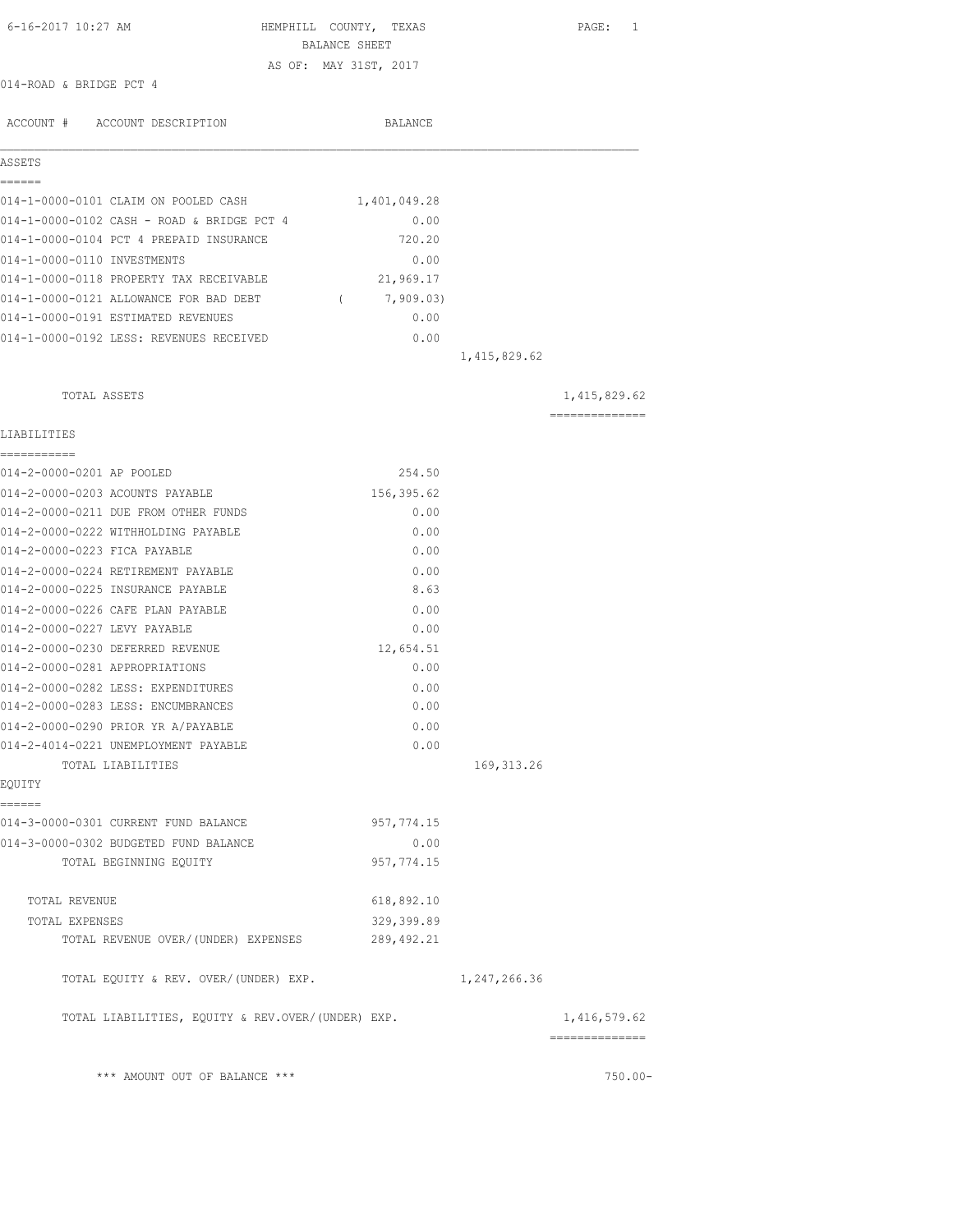| 6-16-2017 10:27 AM                                | HEMPHILL COUNTY, TEXAS<br>BALANCE SHEET |            | PAGE: 1        |
|---------------------------------------------------|-----------------------------------------|------------|----------------|
|                                                   | AS OF: MAY 31ST, 2017                   |            |                |
| 022-CO RECORDS PRESERVATION                       |                                         |            |                |
| ACCOUNT # ACCOUNT DESCRIPTION                     | BALANCE                                 |            |                |
| ASSETS                                            |                                         |            |                |
| ======<br>022-1-0000-0101 CLAIM ON POOLED CASH    | 57,914.94                               |            |                |
| 022-1-0000-0102 CASH - COUNTY-RECORDS PRESERVA    | 0.00                                    |            |                |
| 022-1-0000-0191 ESTIMATED REVENUES                | 0.00                                    |            |                |
| 022-1-0000-0192 LESS: REVENUES RECEIVED           | 0.00                                    |            |                |
|                                                   |                                         | 57,914.94  |                |
| TOTAL ASSETS                                      |                                         |            | 57,914.94      |
| LIABILITIES                                       |                                         |            | ============== |
| ------------                                      |                                         |            |                |
| 022-2-0000-0201 AP POOLED                         | 0.00                                    |            |                |
| 022-2-0000-0203 ACOUNTS PAYABLE                   | 0.00                                    |            |                |
| 022-2-0000-0222 PAYROLL W/H PAYABLE               | 0.00                                    |            |                |
| 022-2-0000-0223 PAYROLL FICA PAYABLE              | 0.00                                    |            |                |
| 022-2-0000-0224 PAYROLL RETIREMENT PAYABLE        | 0.00                                    |            |                |
| 022-2-0000-0225 PAYROLL INSURANCE PAYABLE         | 0.00                                    |            |                |
| 022-2-0000-0281 APPROPRIATIONS                    | 0.00                                    |            |                |
| 022-2-0000-0282 LESS: EXPENDITURES                | 0.00                                    |            |                |
| 022-2-0000-0283 LESS: ENCUMBRANCES                | 0.00                                    |            |                |
| 022-2-0000-0290 PRIOR YR A/PAYABLE                | 0.00                                    |            |                |
| TOTAL LIABILITIES                                 |                                         | 0.00       |                |
| EQUITY<br>======                                  |                                         |            |                |
| 022-3-0000-0301 CURRENT FUND BALANCE              | 69,635.82                               |            |                |
| 022-3-0000-0302 BUDGETED FUND BALANCE             | 0.00                                    |            |                |
| TOTAL BEGINNING EOUITY                            | 69,635.82                               |            |                |
| TOTAL REVENUE                                     | 3,502.17                                |            |                |
| TOTAL EXPENSES                                    | 15,223.05                               |            |                |
| TOTAL REVENUE OVER/(UNDER) EXPENSES (             | 11,720.88                               |            |                |
| TOTAL EQUITY & REV. OVER/(UNDER) EXP.             |                                         | 57, 914.94 |                |
| TOTAL LIABILITIES, EQUITY & REV.OVER/(UNDER) EXP. |                                         |            | 57, 914.94     |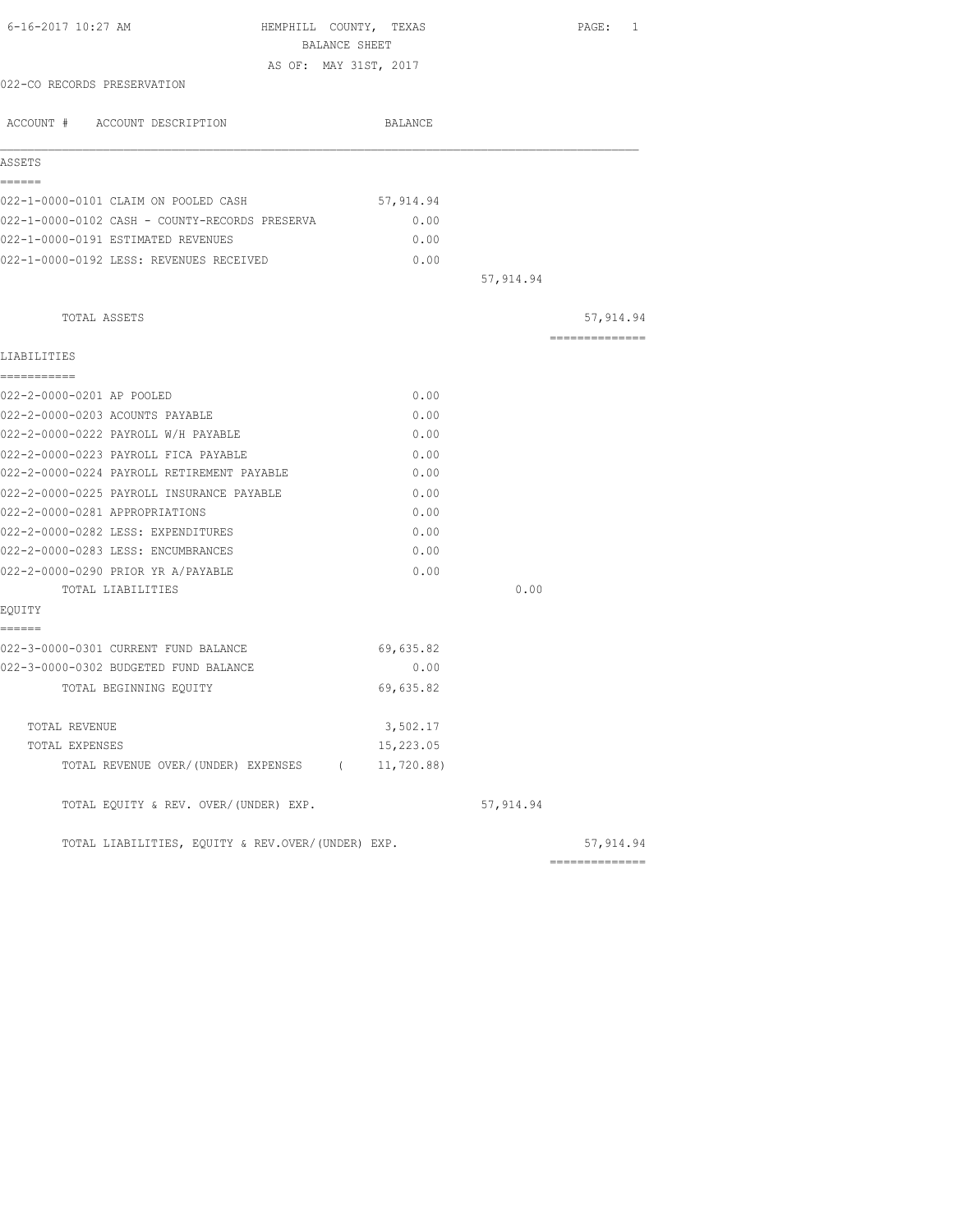| 6-16-2017 10:27 AM                                                          | HEMPHILL COUNTY, TEXAS<br>BALANCE SHEET |          | PAGE: 1        |
|-----------------------------------------------------------------------------|-----------------------------------------|----------|----------------|
|                                                                             | AS OF: MAY 31ST, 2017                   |          |                |
| 023-CLK'S RECORDS PRESERVE                                                  |                                         |          |                |
| ACCOUNT # ACCOUNT DESCRIPTION                                               | BALANCE                                 |          |                |
| ASSETS                                                                      |                                         |          |                |
| ======                                                                      |                                         |          |                |
| 023-1-0000-0101 CLAIM ON POOLED CASH                                        | 4,384.41                                |          |                |
| 023-1-0000-0102 CASH-CLK'S RECORD PRESERVATION                              | 0.00                                    |          |                |
| 023-1-0000-0191 ESTIMATED REVENUES                                          | 0.00                                    |          |                |
| 023-1-0000-0192 LESS: REVENUES RECEIVED                                     | 0.00                                    |          |                |
|                                                                             |                                         | 4,384.41 |                |
| TOTAL ASSETS                                                                |                                         |          | 4,384.41       |
|                                                                             |                                         |          | -------------- |
| LIABILITIES                                                                 |                                         |          |                |
| -----------<br>023-2-0000-0201 AP POOLED                                    | 0.00                                    |          |                |
|                                                                             |                                         |          |                |
| 023-2-0000-0203 ACOUNTS PAYABLE<br>023-2-0000-0222 WITHHOLDING PAYABLE      | 0.00                                    |          |                |
|                                                                             | 0.00                                    |          |                |
| 023-2-0000-0223 FICA PAYABLE<br>023-2-0000-0224 PAYROLL RETIREMENT PAYABLE  | 0.00<br>0.00                            |          |                |
|                                                                             |                                         |          |                |
| 023-2-0000-0225 PAYROLL INSURANCE PAYABLE<br>023-2-0000-0281 APPROPRIATIONS | 0.00<br>0.00                            |          |                |
| 023-2-0000-0282 LESS: EXPENDITURES                                          | 0.00                                    |          |                |
| 023-2-0000-0283 LESS: ENCUMBRANCES                                          | 0.00                                    |          |                |
| 023-2-0000-0290 PRIOR YR A/PAYABLE                                          | 0.00                                    |          |                |
| TOTAL LIABILITIES                                                           |                                         | 0.00     |                |
| EQUITY                                                                      |                                         |          |                |
| ======                                                                      |                                         |          |                |
| 023-3-0000-0301 CURRENT FUND BALANCE                                        | 3,783.33                                |          |                |
| 023-3-0000-0302 BUDGETED FUND BALANCE                                       | 0.00                                    |          |                |
| TOTAL BEGINNING EQUITY                                                      | 3,783.33                                |          |                |
|                                                                             |                                         |          |                |
| TOTAL REVENUE                                                               | 601.08                                  |          |                |
| TOTAL EXPENSES                                                              | 0.00                                    |          |                |
| TOTAL REVENUE OVER/(UNDER) EXPENSES                                         | 601.08                                  |          |                |
| TOTAL EQUITY & REV. OVER/(UNDER) EXP.                                       |                                         | 4,384.41 |                |
| TOTAL LIABILITIES, EQUITY & REV.OVER/(UNDER) EXP.                           |                                         |          | 4,384.41       |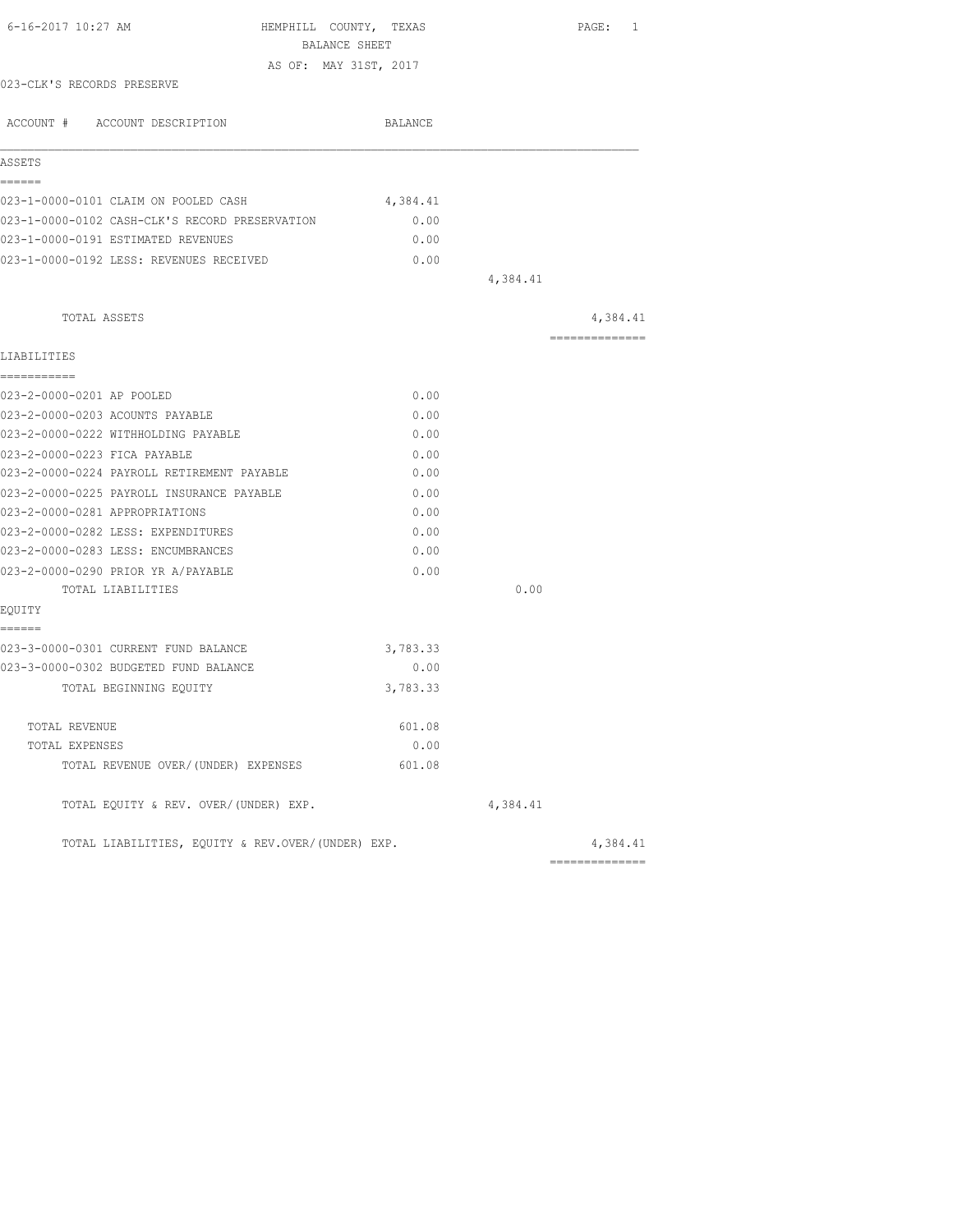| 6-16-2017 10:27 AM<br>HEMPHILL COUNTY, TEXAS      | BALANCE SHEET |          | PAGE: 1        |
|---------------------------------------------------|---------------|----------|----------------|
| AS OF: MAY 31ST, 2017                             |               |          |                |
| 024-JUSTICE COURT TECH FUND                       |               |          |                |
| ACCOUNT # ACCOUNT DESCRIPTION                     | BALANCE       |          |                |
|                                                   |               |          |                |
| ASSETS                                            |               |          |                |
| ======                                            |               |          |                |
| 024-1-0000-0101 CLAIM ON POOLED CASH              | 5,225.93      |          |                |
| 024-1-0000-0102 CASH -TECH FUND                   | 0.00          |          |                |
| 024-1-0000-0191 ESTIMATED REVENUES                | 0.00          |          |                |
| 024-1-0000-0192 LESS: REVENUES RECEIVED           | 0.00          |          |                |
|                                                   |               | 5,225.93 |                |
| TOTAL ASSETS                                      |               |          | 5,225.93       |
|                                                   |               |          | -------------- |
| LIABILITIES                                       |               |          |                |
| ===========                                       |               |          |                |
| 024-2-0000-0201 AP POOLED                         | 0.00          |          |                |
| 024-2-0000-0203 ACOUNTS PAYABLE                   | 0.00          |          |                |
| 024-2-0000-0222 PAYROLL W/H PAYABLE               | 0.00          |          |                |
| 024-2-0000-0223 PAYROLL FICA PAYABLE              | 0.00          |          |                |
| 024-2-0000-0224 PAYROLL RETIREMENT PAYABLE        | 0.00          |          |                |
| 024-2-0000-0225 PAYROLL INSURANCE PAYABLE         | 0.00          |          |                |
| 024-2-0000-0281 APPROPRIATIONS                    | 0.00          |          |                |
| 024-2-0000-0282 LESS: EXPENDITURES                | 0.00          |          |                |
| 024-2-0000-0283 LESS: ENCUMBRANCES                | 0.00          |          |                |
| 024-2-0000-0290 PRIOR YR A/PAYABLE                | 0.00          |          |                |
| TOTAL LIABILITIES                                 |               | 0.00     |                |
| EQUITY                                            |               |          |                |
| ------                                            |               |          |                |
| 024-3-0000-0301 CURRENT FUND BALANCE              | 10,206.63     |          |                |
| 024-3-0000-0302 BUDGETED FUND BALANCE             | 0.00          |          |                |
| TOTAL BEGINNING EQUITY                            | 10,206.63     |          |                |
| TOTAL REVENUE                                     | 1,499.50      |          |                |
| TOTAL EXPENSES                                    | 6,480.20      |          |                |
| TOTAL REVENUE OVER/(UNDER) EXPENSES (4,980.70)    |               |          |                |
| TOTAL EQUITY & REV. OVER/(UNDER) EXP.             |               | 5,225.93 |                |
| TOTAL LIABILITIES, EQUITY & REV.OVER/(UNDER) EXP. |               |          | 5,225.93       |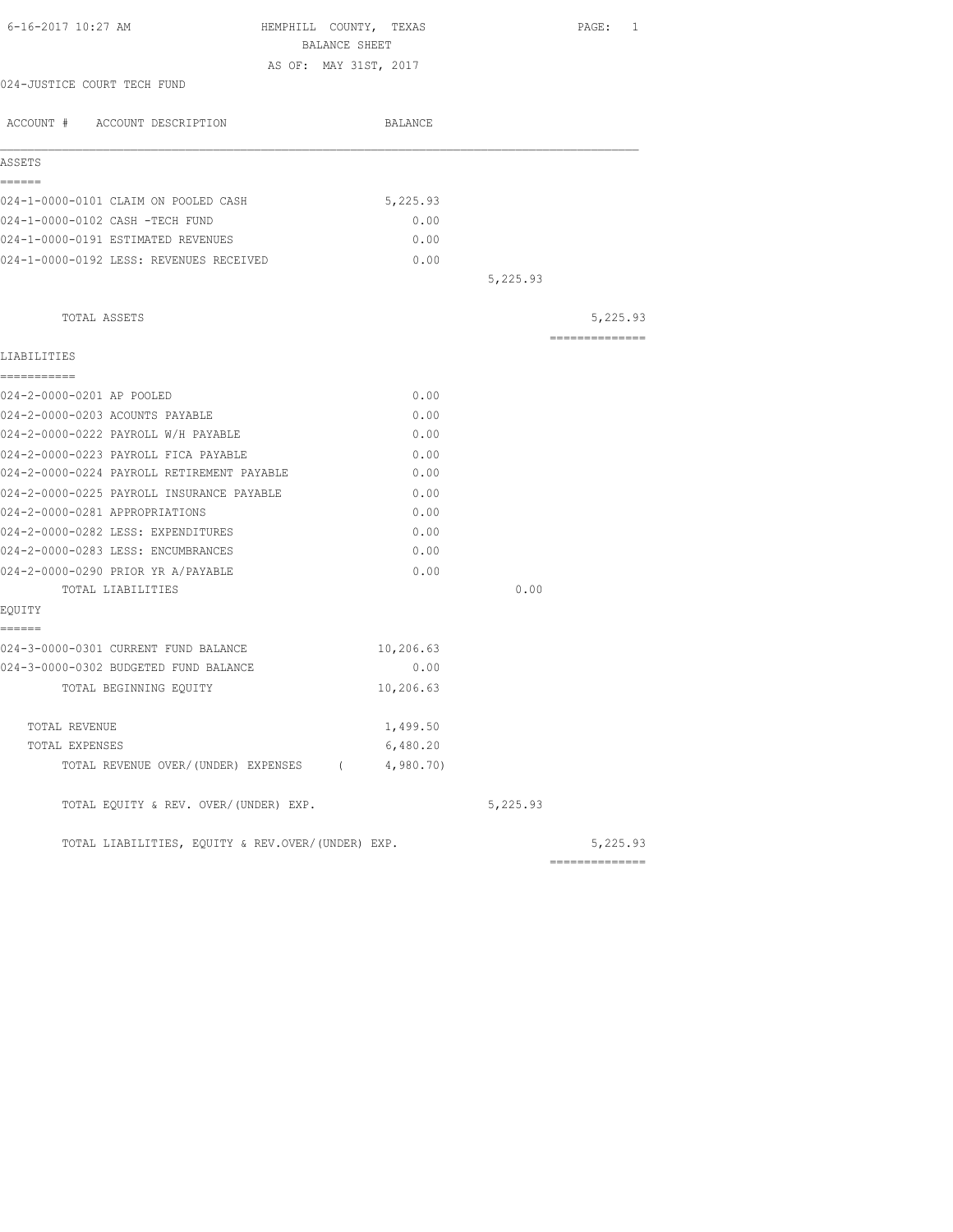| 6-16-2017 10:27 AM                                | HEMPHILL COUNTY, TEXAS<br>BALANCE SHEET |           |           | PAGE: 1                     |
|---------------------------------------------------|-----------------------------------------|-----------|-----------|-----------------------------|
|                                                   | AS OF: MAY 31ST, 2017                   |           |           |                             |
| 032-CHK COLLECTION/CO ATTY                        |                                         |           |           |                             |
| ACCOUNT # ACCOUNT DESCRIPTION                     |                                         | BALANCE   |           |                             |
| ASSETS                                            |                                         |           |           |                             |
| ------                                            |                                         |           |           |                             |
| 032-1-0000-0101 CLAIM ON POOLED CASH              |                                         | 17,455.88 |           |                             |
| 032-1-0000-0102 CASH - CHECK COLLECTION/CO ATT    |                                         | 0.00      |           |                             |
| 032-1-0000-0103 PETTY CASH                        |                                         | 0.00      |           |                             |
| 032-1-0000-0105 PETTY CASH-CO ATTY                |                                         | 100.00    |           |                             |
| 032-1-0000-0191 ESTIMATED REVENUES                |                                         | 0.00      |           |                             |
| 032-1-0000-0192 LESS: REVENUES RECEIVED           |                                         | 0.00      |           |                             |
|                                                   |                                         |           | 17,555.88 |                             |
|                                                   |                                         |           |           |                             |
| TOTAL ASSETS                                      |                                         |           |           | 17,555.88<br>-------------- |
| LIABILITIES                                       |                                         |           |           |                             |
| -----------<br>032-2-0000-0201 AP POOLED          |                                         | 0.00      |           |                             |
| 032-2-0000-0203 ACOUNTS PAYABLE                   |                                         | 0.00      |           |                             |
| 032-2-0000-0222 PAYROLL W/H PAYABLE               |                                         | 0.00      |           |                             |
| 032-2-0000-0223 PAYROLL FICA PAYABLE              |                                         | 0.00      |           |                             |
| 032-2-0000-0224 PAYROLL RETIREMENT PAYABLE        |                                         | 0.00      |           |                             |
| 032-2-0000-0225 PAYROLL INSURANCE PAYABLE         |                                         | 0.00      |           |                             |
| 032-2-0000-0281 APPROPRIATIONS                    |                                         | 0.00      |           |                             |
| 032-2-0000-0282 LESS: EXPENDITURES                |                                         | 0.00      |           |                             |
| 032-2-0000-0283 LESS: ENCUMBRANCES                |                                         | 0.00      |           |                             |
| 032-2-0000-0290 PRIOR YR A/PAYABLE                |                                         | 0.00      |           |                             |
| TOTAL LIABILITIES                                 |                                         |           | 0.00      |                             |
| EQUITY                                            |                                         |           |           |                             |
| ======                                            |                                         |           |           |                             |
| 032-3-0000-0301 CURRENT FUND BALANCE              |                                         | 18,356.82 |           |                             |
| 032-3-0000-0302 BUDGETED FUND BALANCE             |                                         | 0.00      |           |                             |
| TOTAL BEGINNING EQUITY                            |                                         | 18,356.82 |           |                             |
| TOTAL REVENUE                                     |                                         | 646.00    |           |                             |
| TOTAL EXPENSES                                    |                                         | 1,446.94  |           |                             |
| TOTAL REVENUE OVER/(UNDER) EXPENSES (             |                                         | 800.94)   |           |                             |
| TOTAL EQUITY & REV. OVER/(UNDER) EXP.             |                                         |           | 17,555.88 |                             |
| TOTAL LIABILITIES, EQUITY & REV.OVER/(UNDER) EXP. |                                         |           |           | 17,555.88                   |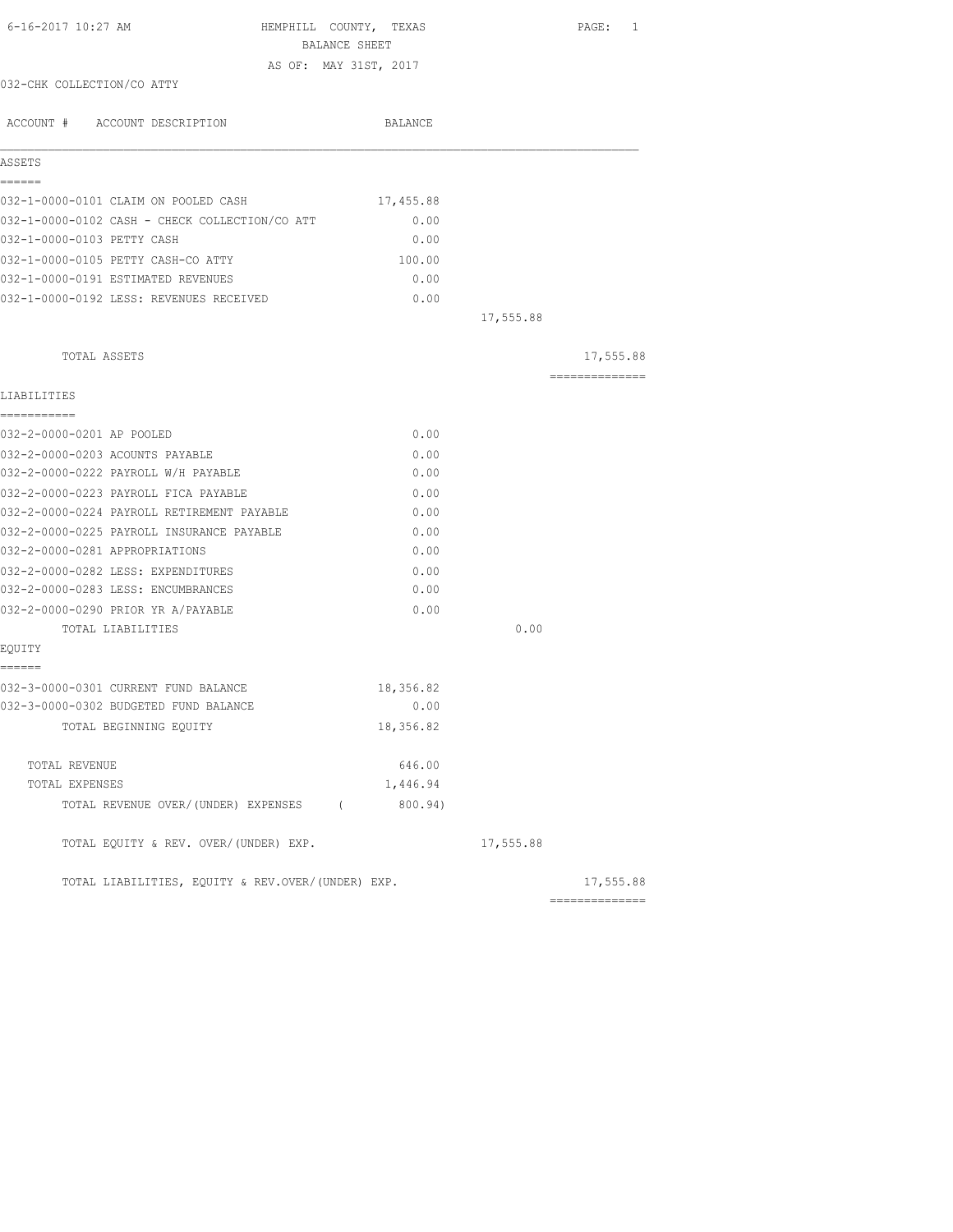| 6-16-2017 10:27 AM                                | HEMPHILL COUNTY, TEXAS<br>BALANCE SHEET |          | PAGE: 1         |
|---------------------------------------------------|-----------------------------------------|----------|-----------------|
|                                                   | AS OF: MAY 31ST, 2017                   |          |                 |
| 036-ANNUAL LEOSE/LAW                              |                                         |          |                 |
| ACCOUNT # ACCOUNT DESCRIPTION                     | BALANCE                                 |          |                 |
| ASSETS                                            |                                         |          |                 |
| ======<br>036-1-0000-0101 CLAIM ON POOLED CASH    | 9,080.70                                |          |                 |
| 036-1-0000-0102 CASH - ANNUAL LEOSE/LAW           | 0.00                                    |          |                 |
| 036-1-0000-0191 ESTIMATED REVENUES                | 0.00                                    |          |                 |
| 036-1-0000-0192 LESS: REVENUES RECEIVED           | 0.00                                    |          |                 |
|                                                   |                                         | 9,080.70 |                 |
|                                                   |                                         |          |                 |
| TOTAL ASSETS                                      |                                         |          | 9,080.70        |
| LIABILITIES                                       |                                         |          | --------------- |
| -----------                                       |                                         |          |                 |
| 036-2-0000-0201 AP POOLED                         | 0.00                                    |          |                 |
| 036-2-0000-0203 ACOUNTS PAYABLE                   | 0.00                                    |          |                 |
| 036-2-0000-0222 PAYROLL W/H PAYABLE               | 0.00                                    |          |                 |
| 036-2-0000-0223 PAYROLL FICA PAYABLE              | 0.00                                    |          |                 |
| 036-2-0000-0224 PAYROLL RETIREMENT PAYABLE        | 0.00                                    |          |                 |
| 036-2-0000-0225 PAYROLL INSURANCE PAYABLE         | 0.00                                    |          |                 |
| 036-2-0000-0281 APPROPRIATIONS                    | 0.00                                    |          |                 |
| 036-2-0000-0282 LESS: EXPENDITURES                | 0.00                                    |          |                 |
| 036-2-0000-0283 LESS: ENCUMBRANCES                | 0.00                                    |          |                 |
| 036-2-0000-0290 PRIOR YR A/PAYABLE                | 0.00                                    |          |                 |
| TOTAL LIABILITIES                                 |                                         | 0.00     |                 |
| EQUITY<br>======                                  |                                         |          |                 |
| 036-3-0000-0301 CURRENT FUND BALANCE              | 7,459.24                                |          |                 |
| 036-3-0000-0302 BUDGETED FUND BALANCE             | 0.00                                    |          |                 |
| TOTAL BEGINNING EQUITY                            | 7,459.24                                |          |                 |
| TOTAL REVENUE                                     | 1,621.46                                |          |                 |
| TOTAL EXPENSES                                    | 0.00                                    |          |                 |
| TOTAL REVENUE OVER/(UNDER) EXPENSES               | 1,621.46                                |          |                 |
| TOTAL EQUITY & REV. OVER/(UNDER) EXP.             |                                         | 9,080.70 |                 |
| TOTAL LIABILITIES, EOUITY & REV.OVER/(UNDER) EXP. |                                         |          | 9,080.70        |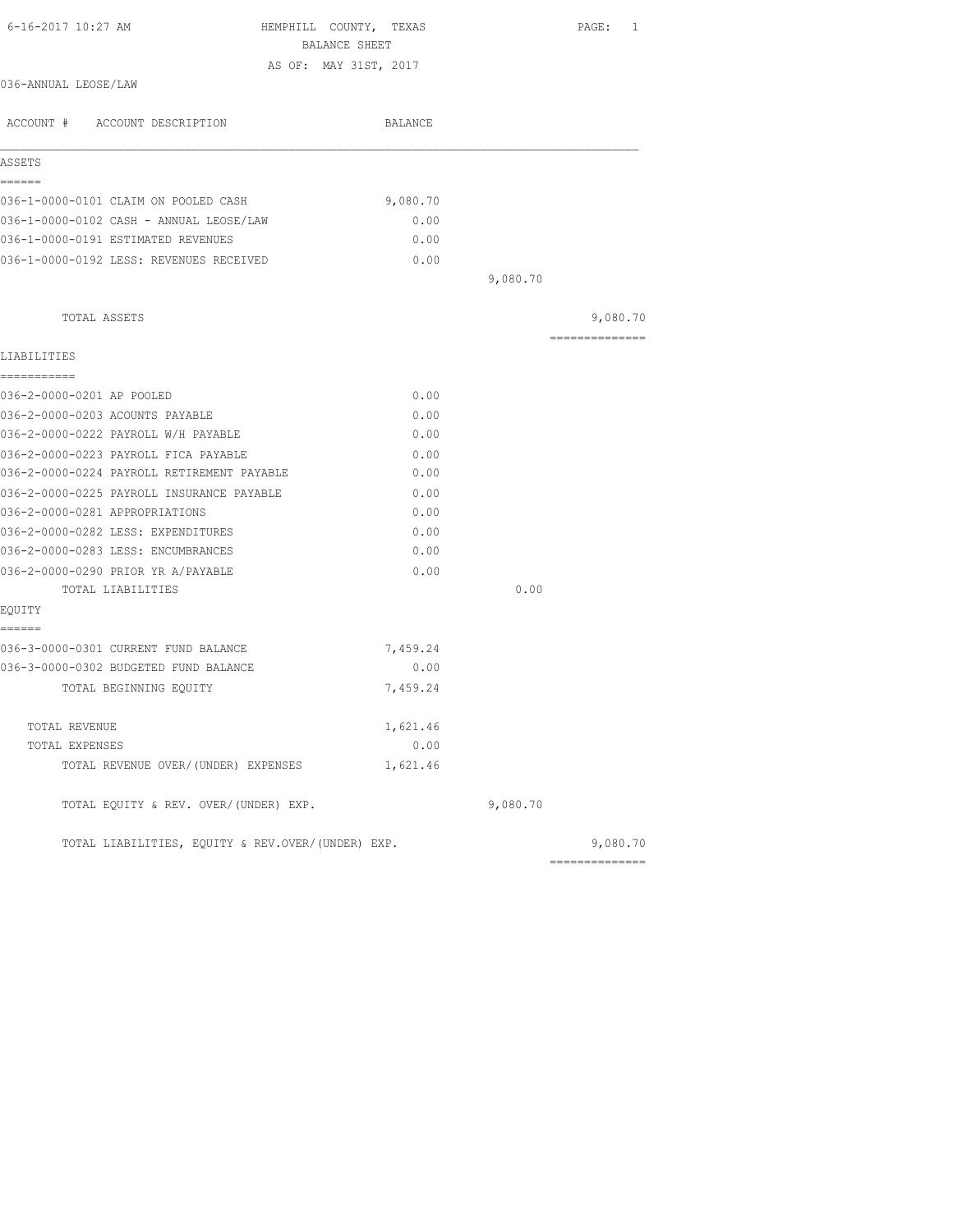| 6-16-2017 10:27 AM                                | HEMPHILL COUNTY, TEXAS | BALANCE SHEET |           | PAGE: 1   |
|---------------------------------------------------|------------------------|---------------|-----------|-----------|
|                                                   | AS OF: MAY 31ST, 2017  |               |           |           |
| 046-SCAAP                                         |                        |               |           |           |
| ACCOUNT # ACCOUNT DESCRIPTION                     |                        | BALANCE       |           |           |
| ASSETS                                            |                        |               |           |           |
| ------<br>046-1-0000-0101 CLAIM ON POOLED CASH    |                        | 65,265.58     |           |           |
| 046-1-0000-0102 CASH - SCAAP                      |                        | 0.00          |           |           |
| 046-1-0000-0191 ESTIMATED REVENUES                |                        | 0.00          |           |           |
| 046-1-0000-0192 LESS: REVENUES RECEIVED           |                        | 0.00          |           |           |
|                                                   |                        |               | 65,265.58 |           |
| TOTAL ASSETS                                      |                        |               |           | 65,265.58 |
| LIABILITIES                                       |                        |               |           |           |
| ===========<br>046-2-0000-0201 AP POOLED          |                        | 0.00          |           |           |
| 046-2-0000-0203 ACOUNTS PAYABLE                   |                        | 0.00          |           |           |
| 046-2-0000-0222 PAYROLL W/H PAYABLE               |                        | 0.00          |           |           |
| 046-2-0000-0223 PAYROLL FICA PAYABLE              |                        | 0.00          |           |           |
| 046-2-0000-0224 PAYROLL RETIREMENT PAYABLE        |                        | 0.00          |           |           |
| 046-2-0000-0225 PAYROLL INSURANCE PAYABLE         |                        | 0.00          |           |           |
| 046-2-0000-0281 APPROPRIATIONS                    |                        | 0.00          |           |           |
| 046-2-0000-0282 LESS: EXPENDITURES                |                        | 0.00          |           |           |
| 046-2-0000-0283 LESS: ENCUMBRANCES                |                        | 0.00          |           |           |
| TOTAL LIABILITIES                                 |                        |               | 0.00      |           |
| EQUITY                                            |                        |               |           |           |
| ======<br>046-3-0000-0301 CURRENT FUND BALANCE    |                        | 59,529.46     |           |           |
| 046-3-0000-0302 BUDGETED FUND BALANCE             |                        | 0.00          |           |           |
| TOTAL BEGINNING EOUITY                            |                        | 59,529.46     |           |           |
| TOTAL REVENUE                                     |                        | 7,354.00      |           |           |
| TOTAL EXPENSES                                    |                        | 1,617.88      |           |           |
| TOTAL REVENUE OVER/(UNDER) EXPENSES               |                        | 5,736.12      |           |           |
| TOTAL EQUITY & REV. OVER/(UNDER) EXP.             |                        |               | 65,265.58 |           |
| TOTAL LIABILITIES, EOUITY & REV.OVER/(UNDER) EXP. |                        |               |           | 65,265.58 |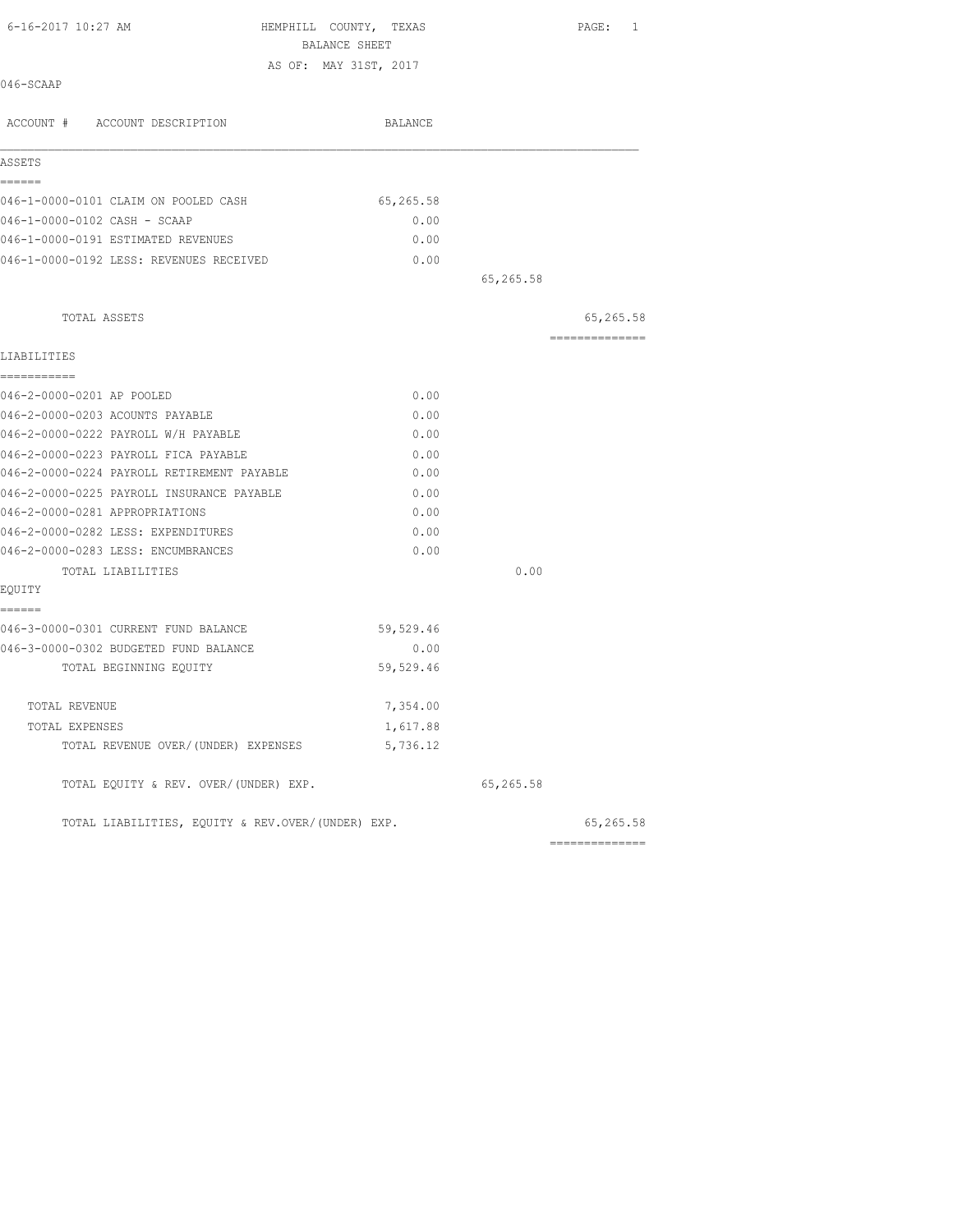| BALANCE        |
|----------------|
|                |
| 10,875.39      |
| 0.00           |
| 10,875.39      |
| 10,875.39      |
| ============== |
|                |
| 10,875.39      |
| 10,875.39      |
| 0.00           |
| 0.00           |
| 0.00           |
| 10,875.39      |
| 10,875.39      |
|                |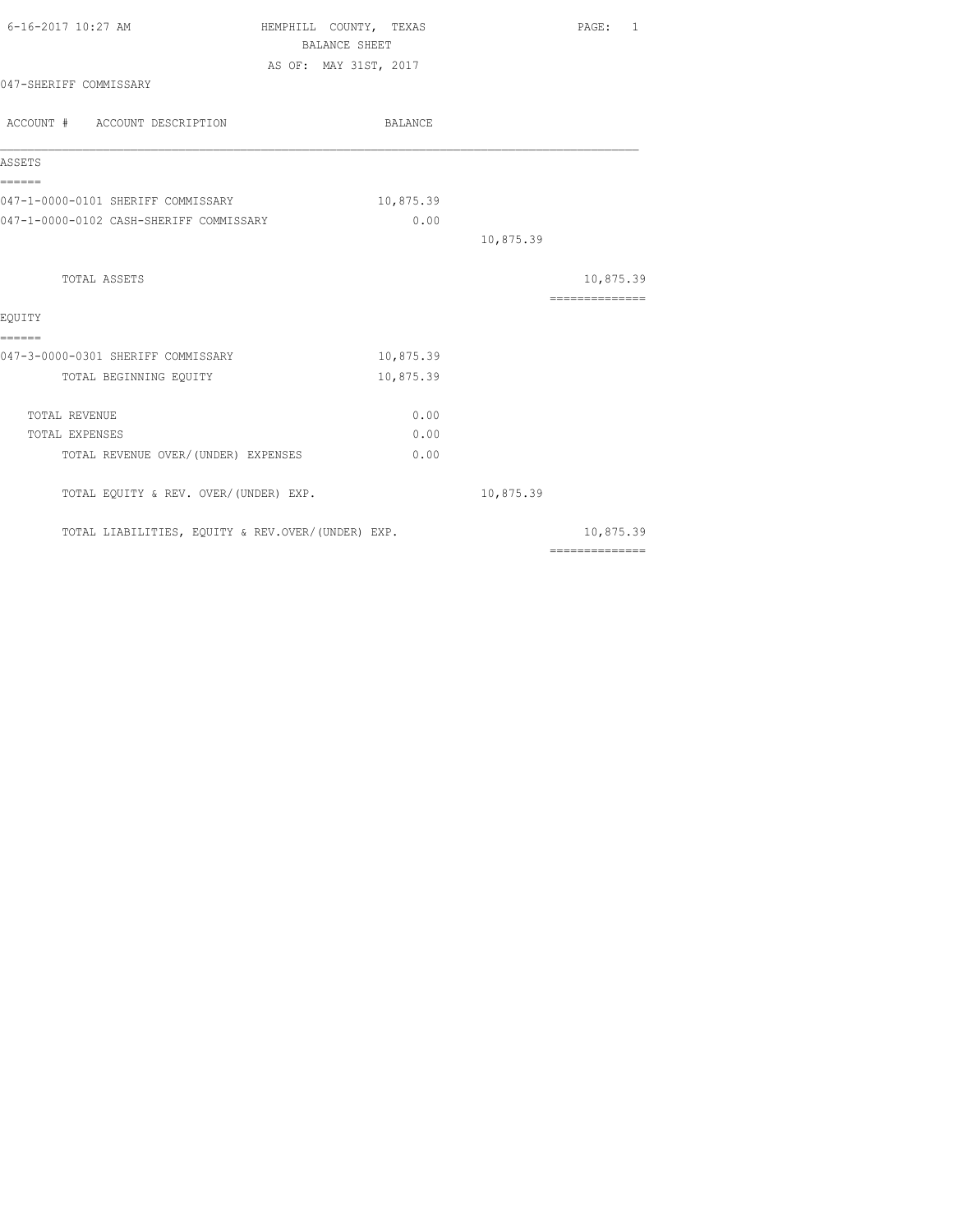| 6-16-2017 10:27 AM  | HEMPHILL COUNTY, TEXAS | PAGE: 1 |
|---------------------|------------------------|---------|
|                     | BALANCE SHEET          |         |
|                     | AS OF: MAY 31ST, 2017  |         |
| 048-SHERIFF SEIZURE |                        |         |

| ACCOUNT # ACCOUNT DESCRIPTION                     | BALANCE  |          |                |
|---------------------------------------------------|----------|----------|----------------|
| ASSETS                                            |          |          |                |
| ======                                            |          |          |                |
| 048-1-0000-0102 CASH                              | 5,306.77 |          |                |
|                                                   |          | 5,306.77 |                |
| TOTAL ASSETS                                      |          |          | 5,306.77       |
|                                                   |          |          | ============== |
| EQUITY                                            |          |          |                |
| ======                                            |          |          |                |
| 048-3-0000-0301 FUND BALANCE                      | 5,306.77 |          |                |
| TOTAL BEGINNING EQUITY                            | 5,306.77 |          |                |
| TOTAL REVENUE                                     | 0.00     |          |                |
| TOTAL EXPENSES                                    | 0.00     |          |                |
| TOTAL REVENUE OVER/ (UNDER) EXPENSES              | 0.00     |          |                |
| TOTAL EQUITY & REV. OVER/(UNDER) EXP.             |          | 5,306.77 |                |
| TOTAL LIABILITIES, EQUITY & REV.OVER/(UNDER) EXP. |          |          | 5,306.77       |
|                                                   |          |          | ============== |